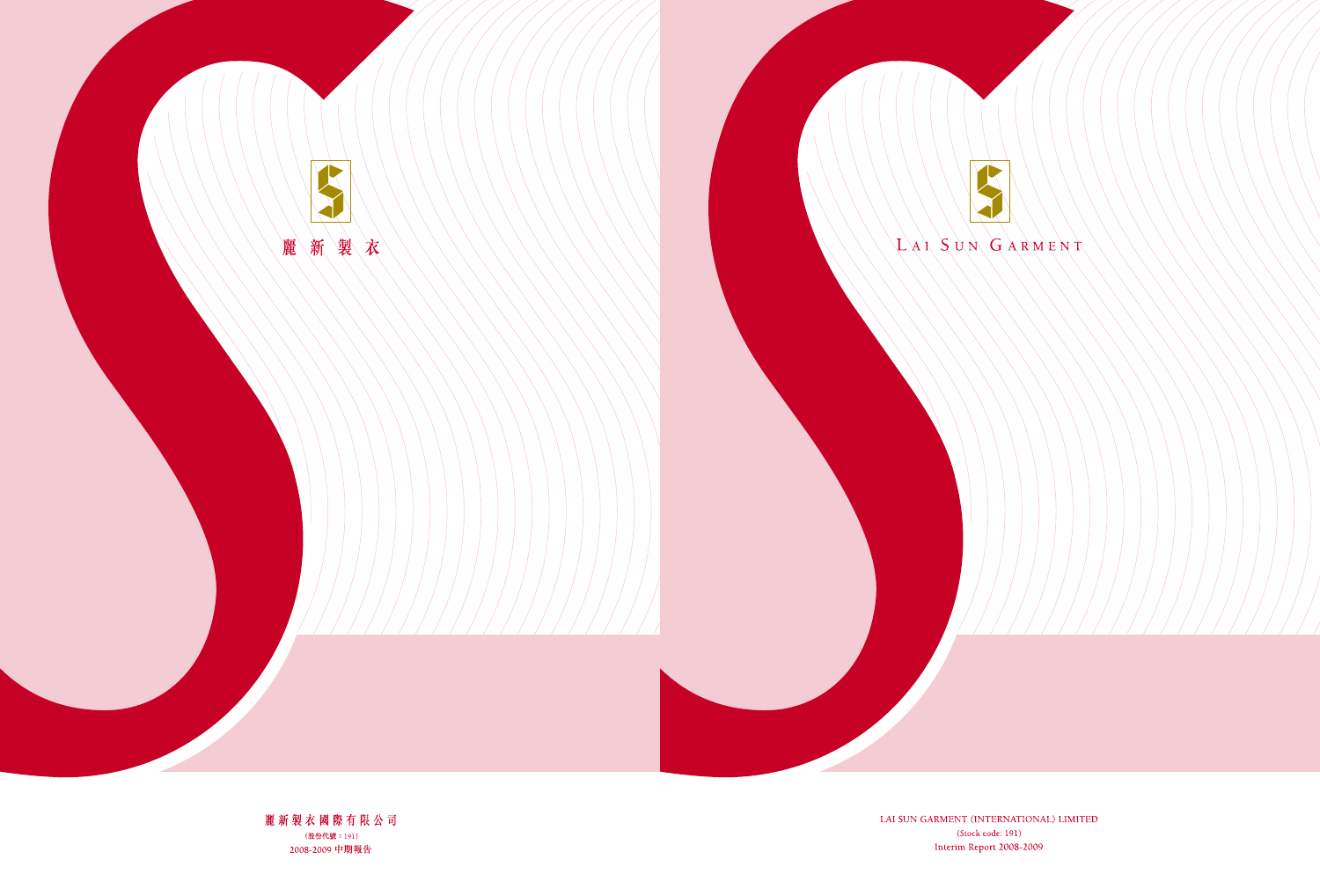### **PLACE OF INCORPORATION**

Hong Kong

### **BOARD OF DIRECTORS**

Lam Kin Ming *(Chairman)* Lam Kin Ngok, Peter *(Deputy Chairman)* Shiu Kai Wah Lam Kin Hong, Matthew Tam Kin Man, Kraven Lam Hau Yin, Lester *(also alternate director to Madam U Po Chu)* Leung Churk Yin, Jeanny U Po Chu Chiu Wai Lai Yuen Fong **Example 2009** (resigned on 26 March 2009) Lam Wai Kei, Vicky  *(alternate director to Madam Lai Yuen Fong)* (ceased on 26 March 2009) Wan Yee Hwa, Edward\* Leung Shu Yin, William\* Chow Bing Chiu\*

\* *Independent non-executive director*

## **COMPANY SECRETARY**

Yeung Kam Hoi

### **Lai Sun Garment (International) Limited**

11/F Lai Sun Commercial Centre 680 Cheung Sha Wan Road Kowloon, Hong Kong **Tel** (852) 2741 0391 **Fax** (852) 2785 2775 **Website** http://www.laisun.com **E-mail** advpr@laisun.com

*Stock code on Hong Kong Stock Exchange: 191*

**1**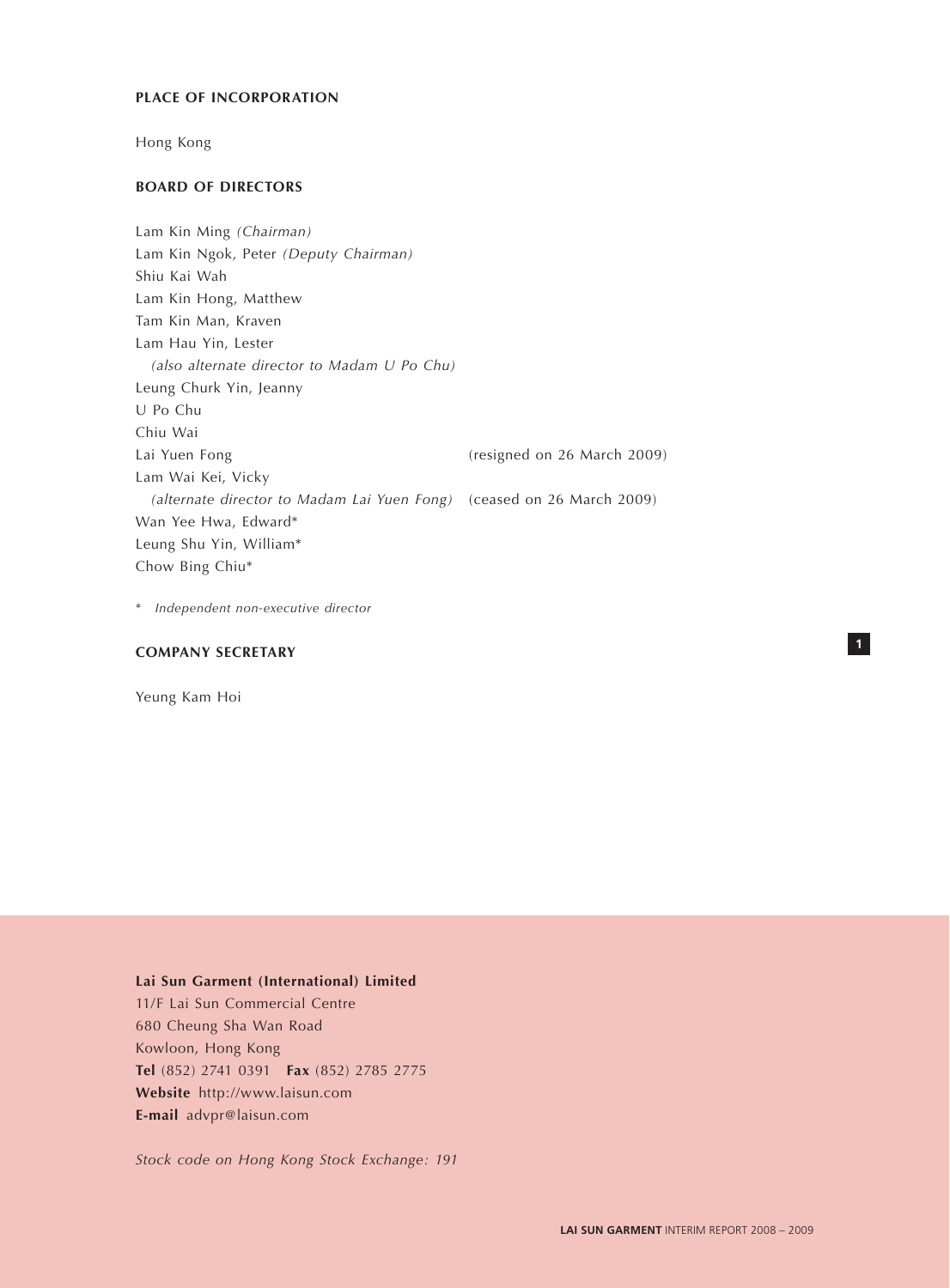## **RESULTS**

The Board of Directors of Lai Sun Garment (International) Limited (the "Company") announces the unaudited consolidated results of the Company and its subsidiaries (the "Group") for the six months ended 31 January 2009 as follows:

## **Condensed Consolidated Income Statement**

*For the six months ended 31 January 2009*

|                                                                                                                                  |                |                                          | Six months ended<br>31 January           |  |  |
|----------------------------------------------------------------------------------------------------------------------------------|----------------|------------------------------------------|------------------------------------------|--|--|
|                                                                                                                                  | <b>Notes</b>   | 2009<br><b>HK\$'000</b><br>(Unaudited)   | 2008<br>HK\$'000<br>(Unaudited)          |  |  |
| <b>TURNOVER</b>                                                                                                                  | 3              | 7,442                                    | 6,913                                    |  |  |
| Cost of sales                                                                                                                    |                | (857)                                    | (1,025)                                  |  |  |
| Gross profit                                                                                                                     |                | 6,585                                    | 5,888                                    |  |  |
| Other revenue and gain<br>Administrative expenses<br>Other operating expenses<br>Fair value gain/(loss) on investment properties | $\overline{4}$ | 4,432<br>(12, 172)<br>(201)<br>(12, 402) | 13,918<br>(13,095)<br>(3, 199)<br>21,415 |  |  |
| PROFIT/(LOSS) FROM OPERATING ACTIVITIES                                                                                          | 5              | (13, 758)                                | 24,927                                   |  |  |
| Finance costs<br>Share of profits and losses of associates                                                                       | 6              | (5, 932)<br>25,778                       | (8, 341)<br>20,219                       |  |  |
| PROFIT BEFORE TAX                                                                                                                |                | 6,088                                    | 36,805                                   |  |  |
| Tax                                                                                                                              | $\overline{7}$ | 1,739                                    | (3,748)                                  |  |  |
| PROFIT FOR THE PERIOD ATTRIBUTABLE TO<br>ORDINARY EQUITY HOLDERS OF THE COMPANY                                                  |                | 7,827                                    | 33,057                                   |  |  |
| EARNINGS PER SHARE ATTRIBUTABLE TO<br>ORDINARY EQUITY HOLDERS OF THE COMPANY                                                     | 8              |                                          |                                          |  |  |
| <b>Basic</b>                                                                                                                     |                | HK 0.48 cents                            | HK 2.04 cents                            |  |  |
| Diluted                                                                                                                          |                | N/A                                      | N/A                                      |  |  |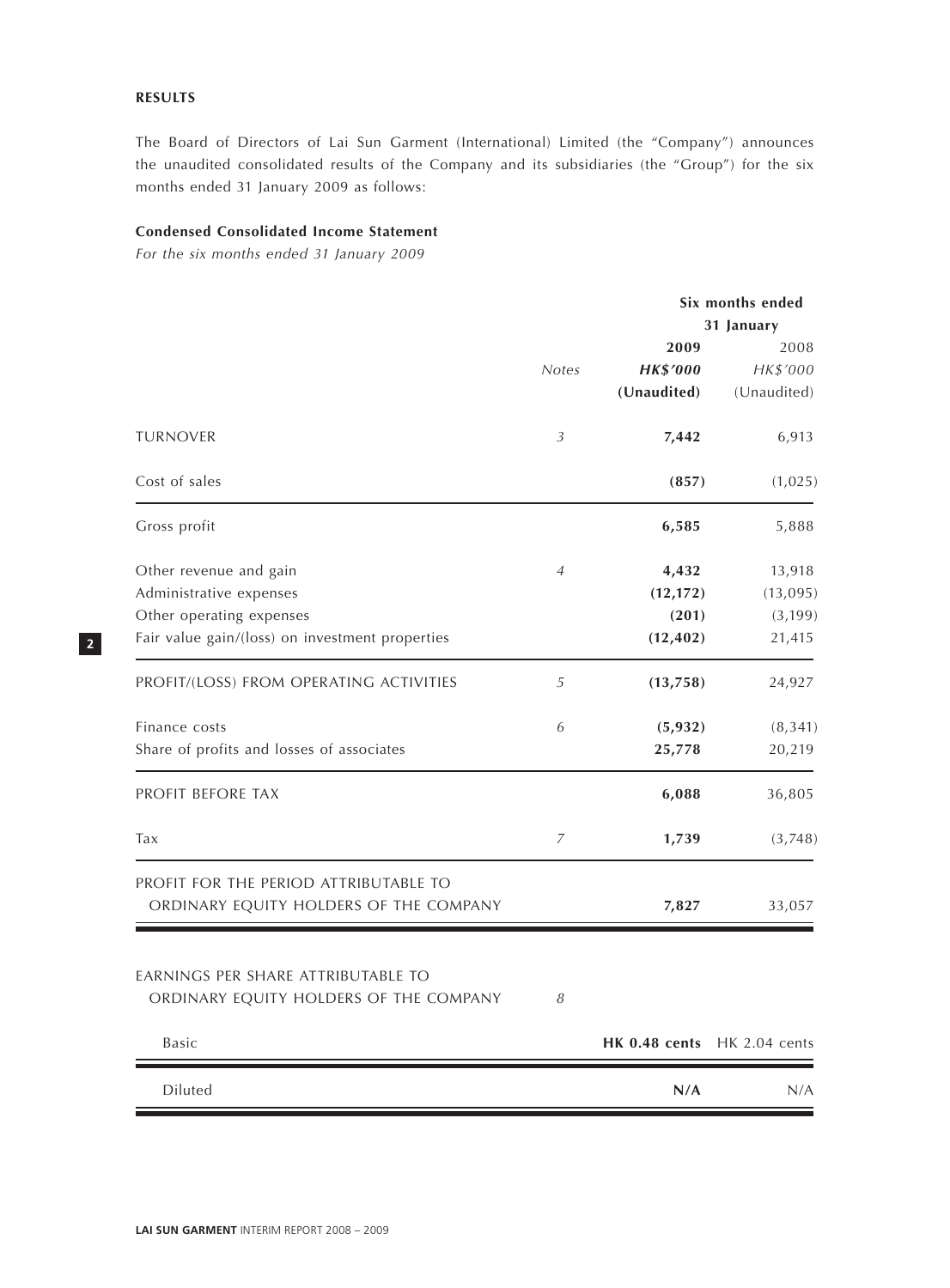## **Condensed Consolidated Balance Sheet**

*As at 31 January 2009*

|                                                                  |              | 31 January<br>2009   | 31 July<br>2008      |
|------------------------------------------------------------------|--------------|----------------------|----------------------|
|                                                                  | <b>Notes</b> | <b>HK\$'000</b>      | HK\$'000             |
|                                                                  |              | (Unaudited)          | (Audited)            |
| NON-CURRENT ASSETS                                               |              |                      |                      |
| Property, plant and equipment                                    |              | 989                  | 1,481                |
| Investment properties                                            |              | 189,000              | 200,800              |
| Properties under development                                     |              | 359,403              | 273,503              |
| Interests in associates<br>Available-for-sale equity investments |              | 3,004,391<br>183,613 | 3,025,253<br>167,784 |
| Promissory note receivable                                       |              | 167,000              | 167,000              |
| Total non-current assets                                         |              | 3,904,396            | 3,835,821            |
| <b>CURRENT ASSETS</b>                                            |              |                      |                      |
| Debtors, deposits paid and other receivables                     | 10           | 6,447                | 5,476                |
| Loan and interest receivables                                    |              | 33,840               | 33,840               |
| Cash and cash equivalents                                        |              | 27,300               | 22,665               |
| Total current assets                                             |              | 67,587               | 61,981               |
| <b>CURRENT LIABILITIES</b>                                       |              |                      |                      |
| Creditors, deposits received and accruals                        | 11           | 63,286               | 44,817               |
| Tax payable                                                      |              | 545                  | 669                  |
| Interest-bearing bank borrowing                                  |              | 144,000              |                      |
| Total current liabilities                                        |              | 207,831              | 45,486               |
| NET CURRENT ASSETS/(LIABILITIES)                                 |              | (140, 244)           | 16,495               |
| TOTAL ASSETS LESS CURRENT LIABILITIES                            |              | 3,764,152            | 3,852,316            |
| NON-CURRENT LIABILITIES                                          |              |                      |                      |
| Interest-bearing bank and other borrowings                       |              | (31, 745)            | (113, 745)           |
| Note payable                                                     |              | (195,000)            | (195,000)            |
| Accrued interest payable                                         |              | (61, 228)            | (55, 370)            |
| Deferred tax liabilities                                         |              | (30, 213)            | (32, 259)            |
| Total non-current liabilities                                    |              | (318, 186)           | (396, 374)           |
|                                                                  |              | 3,445,966            | 3,455,942            |
| EQUITY                                                           |              |                      |                      |
| Equity attributable to equity holders of the Company             |              |                      |                      |
| Issued capital                                                   |              | 16,174               | 16,174               |
| Share premium account                                            |              | 1,908,840            | 1,908,840            |
| Asset revaluation reserve                                        |              | 70,442               | 83,478               |
| Share option reserve                                             |              | 1,409                | 1,440                |
| Hedging reserve                                                  |              |                      | 2,321                |
| Investment revaluation reserve                                   |              | (17, 411)            | (33, 240)            |
| Capital reserve                                                  |              | 148,694              | 148,694              |
| Exchange fluctuation reserve                                     |              | 481,647              | 500,284              |
| Retained earnings                                                |              | 836,171              | 827,951              |
|                                                                  |              | 3,445,966            | 3,455,942            |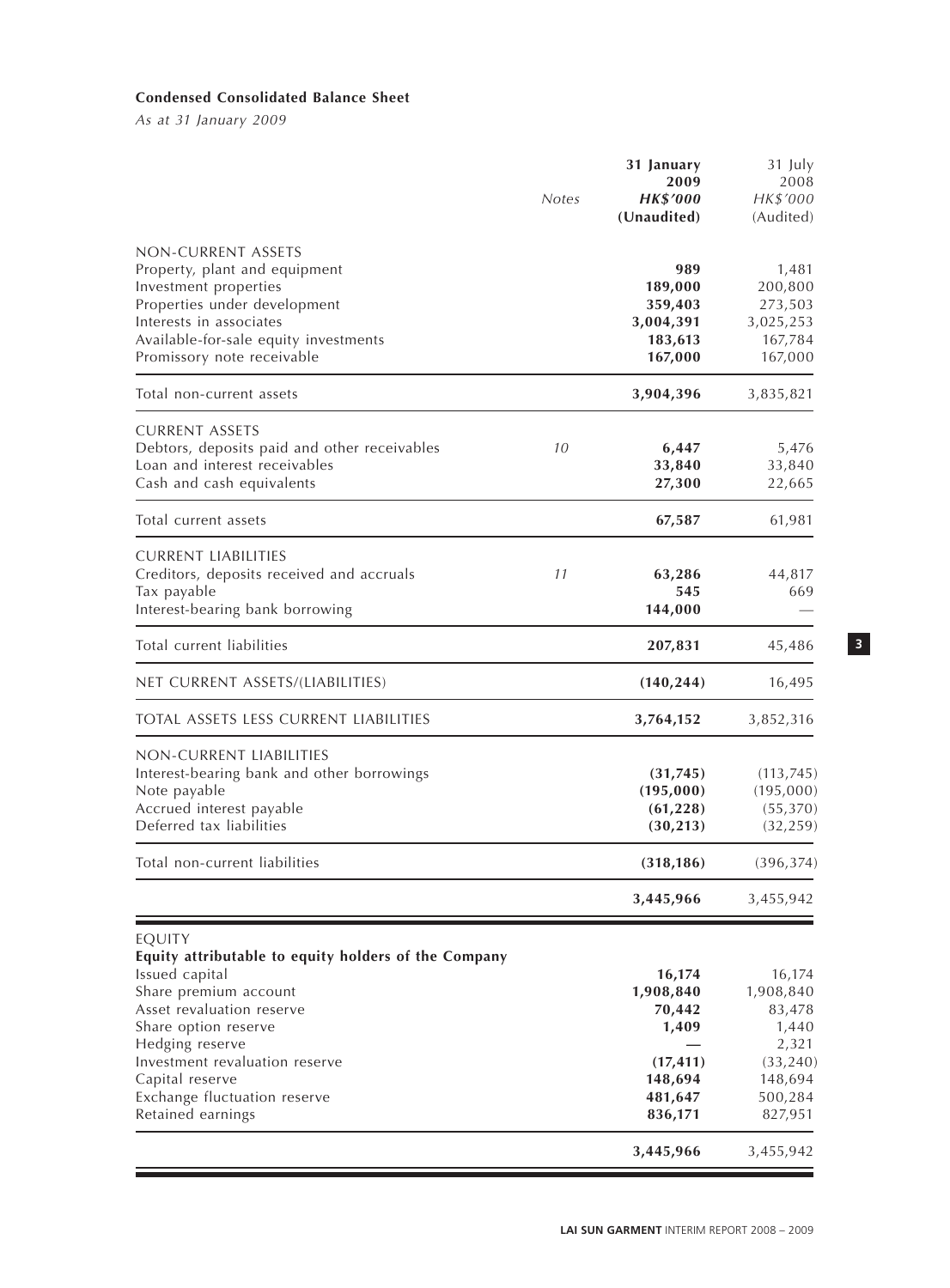# **Condensed Consolidated Statement of Changes in Equity**

*For the six months ended 31 January 2009*

|                                                                                                                  |                               | Attributable to equity holders of the Company |                                             |                                        |                                |                                                  |                                |                                                |                                  |                          |
|------------------------------------------------------------------------------------------------------------------|-------------------------------|-----------------------------------------------|---------------------------------------------|----------------------------------------|--------------------------------|--------------------------------------------------|--------------------------------|------------------------------------------------|----------------------------------|--------------------------|
|                                                                                                                  | Issued<br>capital<br>HK\$'000 | Share<br>premium<br>account<br>HK\$'000       | Asset<br>revaluation<br>reserve<br>HK\$'000 | Share<br>option<br>reserve<br>HK\$'000 | Hedging<br>reserve<br>HK\$'000 | Investment<br>revaluation<br>reserve<br>HK\$'000 | Capital<br>reserve<br>HK\$'000 | Exchange<br>fluctuation<br>reserve<br>HK\$'000 | Retained<br>earnings<br>HK\$'000 | <b>Total</b><br>HK\$'000 |
| At 31 July 2008 and<br>1 August 2008 (Audited)                                                                   | 16,174                        | 1,908,840                                     | 83,478                                      | 1,440                                  | 2,321                          | (33, 240)                                        | 148,694                        | 500,284                                        | 827,951                          | 3,455,942                |
| Changes in fair value of<br>available-for-sale equity investments<br>Share of reserve movements of<br>associates |                               |                                               | (13,036)                                    | (31)                                   | (2, 321)                       | 15,829                                           |                                | (18, 637)                                      | 393                              | 15,829<br>(33, 632)      |
| Total income and expenses<br>recognised directly in equity<br>Profit for the period                              |                               |                                               | (13,036)                                    | (31)                                   | (2, 321)                       | 15,829                                           |                                | (18, 637)                                      | 393<br>7,827                     | (17, 803)<br>7,827       |
| Total income and expenses for the<br>period                                                                      |                               |                                               | (13,036)                                    | (31)                                   | (2, 321)                       | 15,829                                           |                                | (18, 637)                                      | 8,220                            | (9, 976)                 |
| At 31 January 2009 (Unaudited)                                                                                   | 16,174                        | 1,908,840                                     | 70,442                                      | 1,409                                  |                                | (17, 411)                                        | 148,694                        | 481,647                                        | 836,171                          | 3,445,966                |
| At 31 July 2007 and<br>1 August 2007 (Audited)                                                                   | 16,174                        | 1,908,840                                     | 55,494                                      | 747                                    | (16, 954)                      | 273,836                                          | 148,694                        | 206,084                                        | 781,773                          | 3,374,688                |
| Changes in fair value of<br>available-for-sale equity investments<br>Share of reserve movements of               |                               |                                               |                                             |                                        |                                | (205, 773)                                       |                                |                                                |                                  | (205, 773)               |
| associates                                                                                                       |                               |                                               |                                             | 382                                    | (39, 635)                      |                                                  |                                | 133,825                                        | 233                              | 94,805                   |
| Total income and expenses<br>recognised directly in equity<br>Profit for the period                              |                               |                                               |                                             | 382                                    | (39, 635)                      | (205, 773)                                       |                                | 133,825                                        | 233<br>33,057                    | (110, 968)<br>33,057     |
| Total income and expenses for the<br>period                                                                      |                               |                                               |                                             | 382                                    | (39, 635)                      | (205, 773)                                       |                                | 133,825                                        | 33,290                           | (77, 911)                |
| At 31 January 2008 (Unaudited)                                                                                   | 16,174                        | 1,908,840                                     | 55,494                                      | 1,129                                  | (56, 589)                      | 68,063                                           | 148,694                        | 339,909                                        | 815,063                          | 3,296,777                |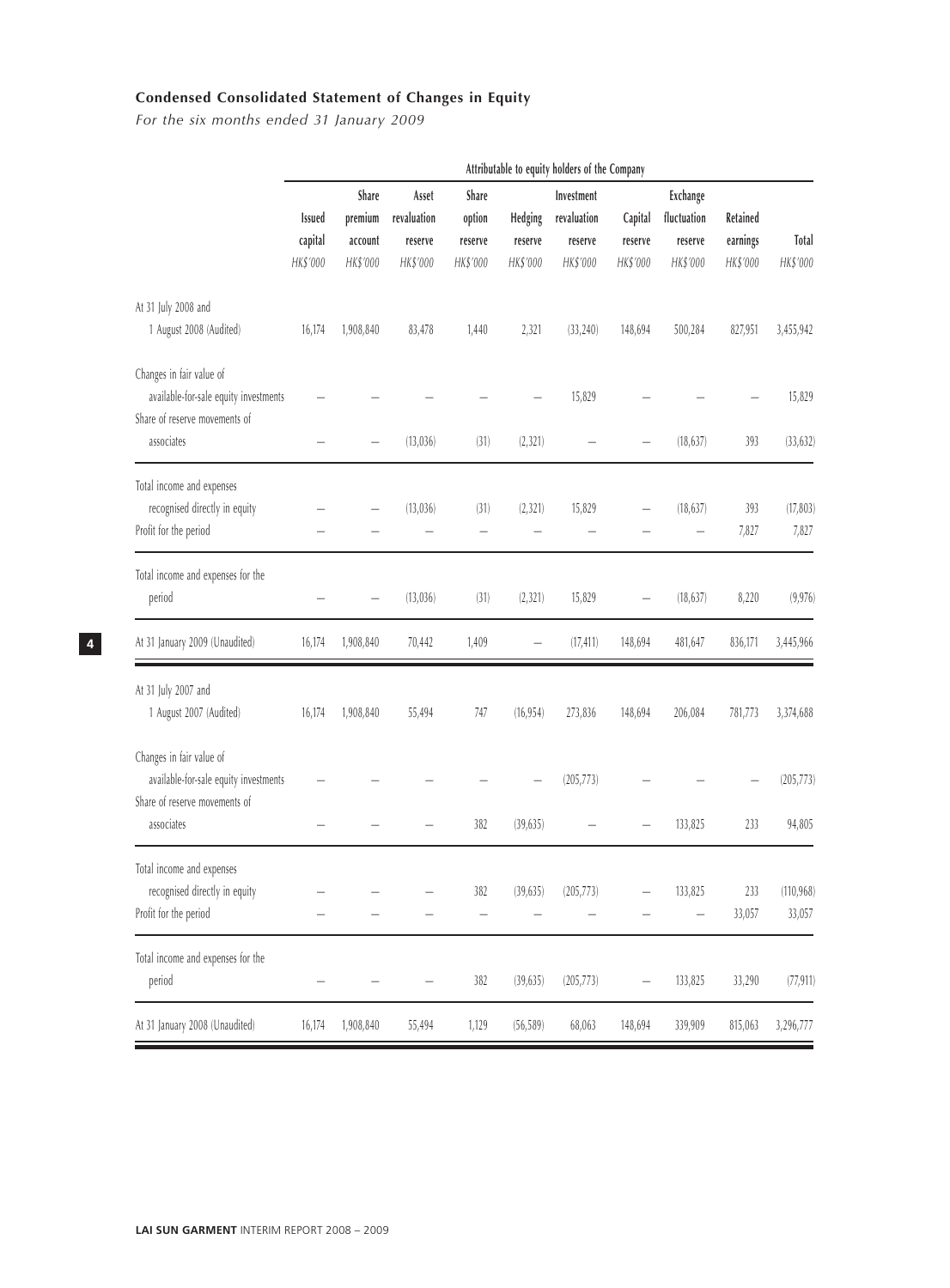## **Condensed Consolidated Cash Flow Statement**

*For the six months ended 31 January 2009*

|                                                          | Six months ended |             |
|----------------------------------------------------------|------------------|-------------|
|                                                          |                  | 31 January  |
|                                                          | 2009             | 2008        |
|                                                          | <b>HK\$'000</b>  | HK\$'000    |
|                                                          | (Unaudited)      | (Unaudited) |
| NET CASH OUTFLOW FROM OPERATING ACTIVITIES               | (6, 423)         | (12, 213)   |
| NET CASH INFLOW/(OUTFLOW) FROM INVESTING ACTIVITIES      | (49, 190)        | 5,035       |
| NET CASH INFLOW FROM FINANCING ACTIVITIES                | 60,248           | 12,019      |
| NET INCREASE IN CASH AND CASH EQUIVALENTS                | 4,635            | 4,841       |
| Cash and cash equivalents at beginning of period         | 22,665           | 18,401      |
| CASH AND CASH EQUIVALENTS AT END OF PERIOD               | 27,300           | 23,242      |
| ANALYSIS OF BALANCES OF CASH AND CASH                    |                  |             |
| EQUIVALENTS                                              |                  |             |
| Cash and bank balances                                   | 9,300            | 6,242       |
| Non-pledged time deposits with original maturity of less |                  |             |
| than three months when acquired                          | 18,000           | 17,000      |
|                                                          | 27,300           | 23,242      |

**5**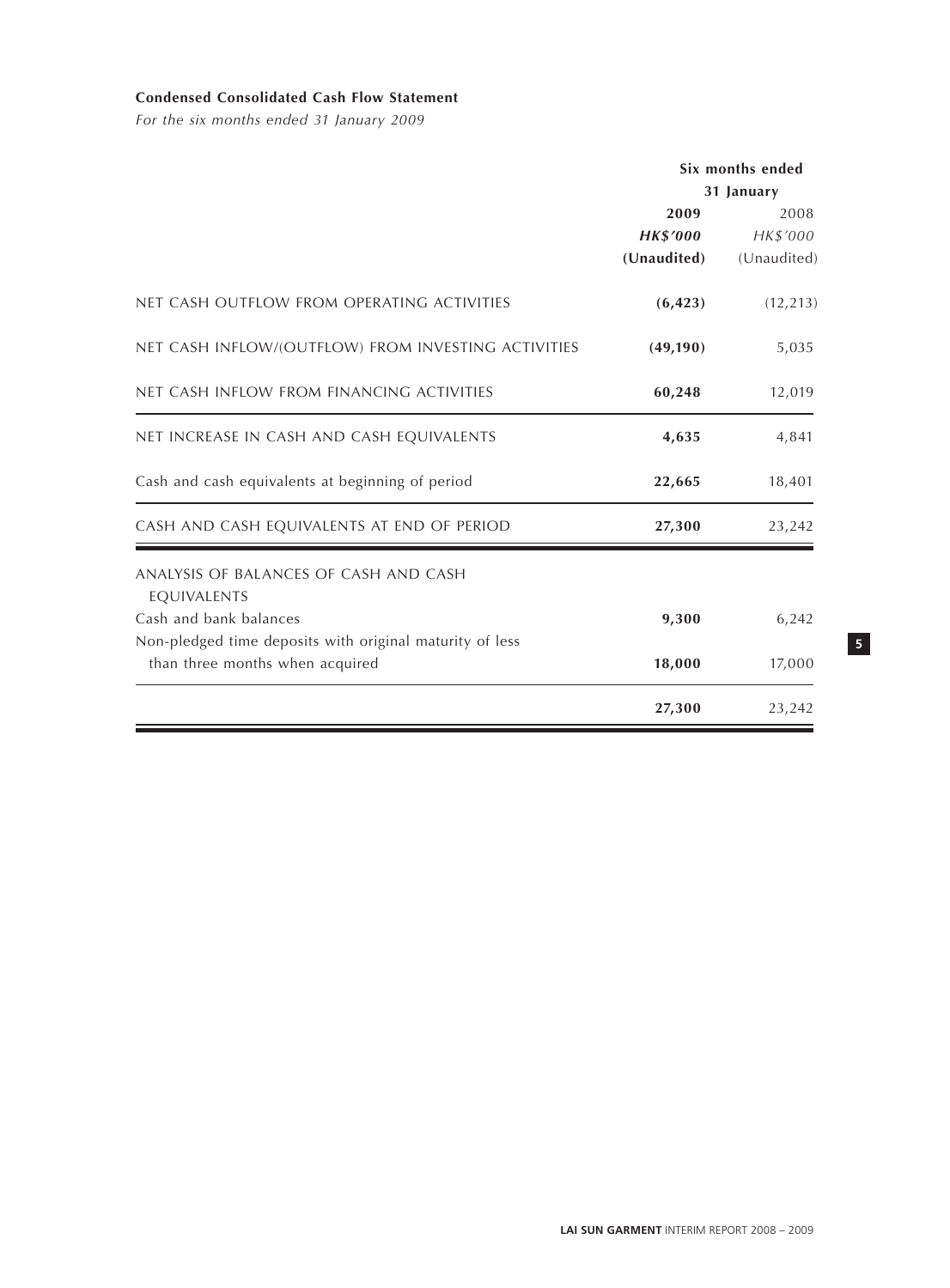#### **1. BASIS OF PREPARATION**

The unaudited condensed consolidated interim financial statements of the Group for the six months ended 31 January 2009 have been prepared in accordance with the applicable disclosure requirements of Appendix 16 to the Rules Governing the Listing of Securities on The Stock Exchange of Hong Kong Limited (the "Listing Rules") and with Hong Kong Accounting Standard ("HKAS") 34 "Interim Financial Reporting" issued by the Hong Kong Institute of Certified Public Accountants.

The condensed consolidated interim financial statements have not been audited by the Company's auditors but have been reviewed by the Company's audit committee.

### **2. SIGNIFICANT ACCOUNTING POLICIES**

The significant accounting policies and basis of presentation used in the preparation of these interim financial statements are the same as those used in the Group's audited consolidated financial statements for the year ended 31 July 2008. The Group has adopted the new and revised Hong Kong Financial Reporting Standards ("HKFRS", which also include HKASs and Interpretations) which are applicable to the Group and are effective in the current period. The adoption of these new and revised HKFRSs has had no material impact on the accounting policies of the Group and the methods of computation in the Group's unaudited condensed consolidated interim financial statements.

#### **Impact of issued but not yet effective HKFRSs**

The Group has not applied the following new and revised HKFRSs, which are applicable to the Group, that have been issued but are not yet effective, in these interim financial statements:

| HKFRSs (Amendments)            | Improvements to HKFRS <sup>1</sup>                                                                     |
|--------------------------------|--------------------------------------------------------------------------------------------------------|
| HKAS 1 (Revised)               | Presentation of Financial Statement <sup>2</sup>                                                       |
| HKAS 23 (Revised)              | Borrowing Costs <sup>2</sup>                                                                           |
| HKAS 27 (Revised)              | Consolidated and Separate Financial Statements <sup>3</sup>                                            |
| HKFRS 1 & HKAS 27 (Amendments) | Cost of an Investment in a Subsidiary,                                                                 |
|                                | Jointly Controlled Entity or Associate <sup>2</sup>                                                    |
| HKFRS 3 (Revised)              | Business Combinations <sup>3</sup>                                                                     |
| HKFRS 7 (Amendments)           | Financial Instruments: Disclosures - Improving Disclosures about<br>Financial Instruments <sup>2</sup> |
| HKFRS 8                        | Operating Segments <sup>2</sup>                                                                        |
| HK(IFRIC)-Int 15               | Agreements for the Construction of Real Estate <sup>2</sup>                                            |

- 1 Effective for annual periods beginning on or after 1 January 2009 except for the amendments to HKFRS 5, which is effective for annual periods beginning on or after 1 July 2009
- 2 Effective for annual periods beginning on or after 1 January 2009
- 3 Effective for annual periods beginning on or after 1 July 2009

The Group is in the process of making an assessment of the impact of these new and revised HKFRSs upon initial application. So far, it has concluded that the adoption of HKAS 1 (Revised), HKFRS 7 (Amendments) and HKFRS 8 may result in new or amended disclosures in the financial statements. In respect of other amendments, new standards and new interpretations, the Group is not yet in a position to state whether they would have a significant impact on the Group's results of operations and financial position.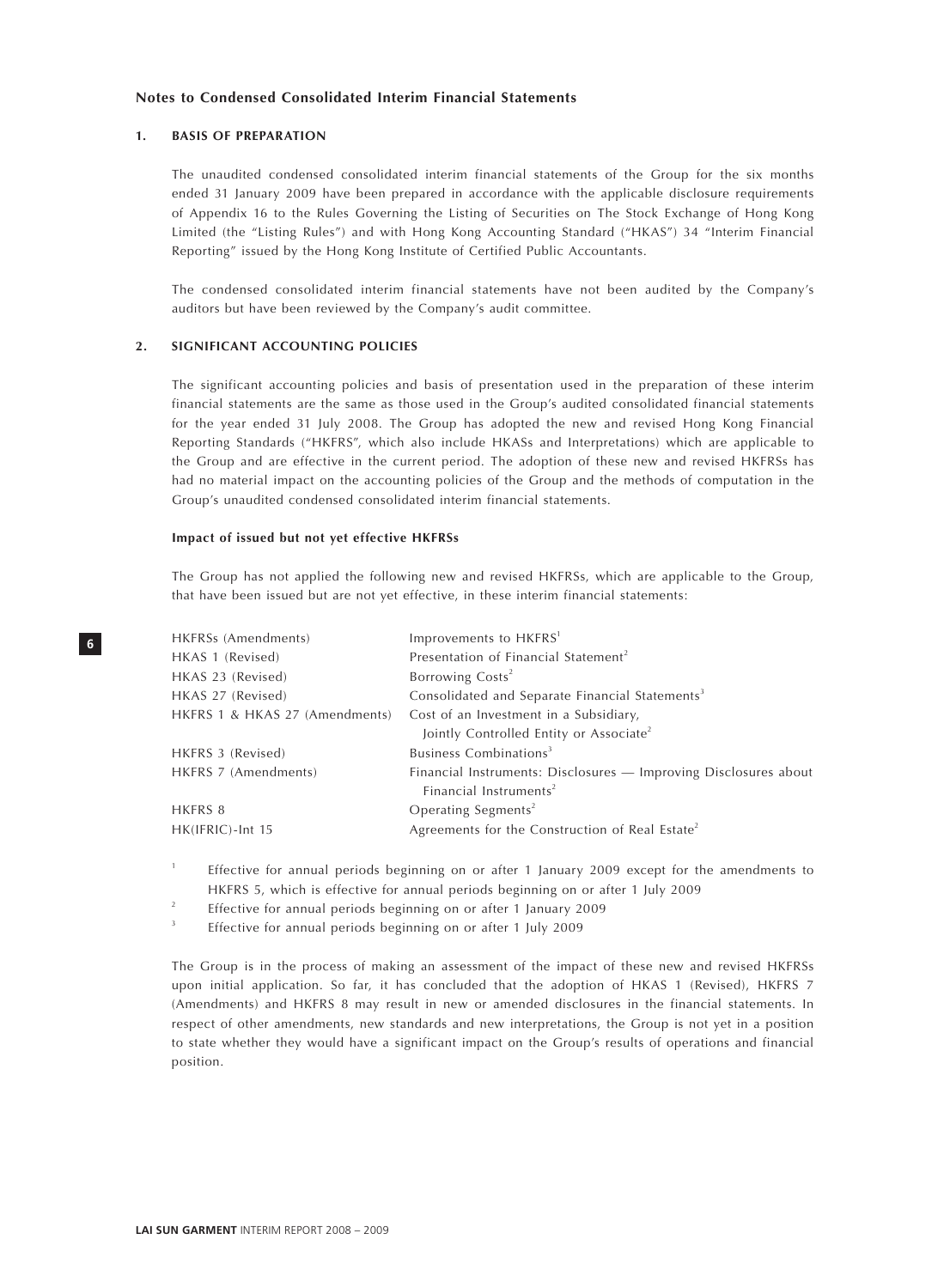## **3. SEGMENT INFORMATION**

Segment information is presented by way of the Group's primary segment reporting format, by business segment.

No further geographical segment information is presented as all of the Group's revenue and operations are located in Hong Kong.

The following tables present revenue and results for the Group's business segments:

|                                         | Property development<br>Six months ended<br>31 January |             |                 | Property investment<br>Six months ended | Consolidated<br>Six months ended |             |  |
|-----------------------------------------|--------------------------------------------------------|-------------|-----------------|-----------------------------------------|----------------------------------|-------------|--|
|                                         |                                                        |             |                 | 31 January                              | 31 January                       |             |  |
|                                         | 2009                                                   | 2008        | 2009            | 2008                                    | 2009                             | 2008        |  |
|                                         | <b>HK\$'000</b>                                        | HK\$'000    | <b>HK\$'000</b> | HK\$'000                                | <b>HK\$'000</b>                  | HK\$'000    |  |
|                                         | (Unaudited)                                            | (Unaudited) | (Unaudited)     | (Unaudited)                             | (Unaudited)                      | (Unaudited) |  |
| Segment revenue:                        |                                                        |             |                 |                                         |                                  |             |  |
| Sales to external customers             |                                                        |             | 7,442           | 6,913                                   | 7,442                            | 6,913       |  |
|                                         |                                                        |             |                 |                                         |                                  |             |  |
| Segment results                         | (52)                                                   | (22)        | (6,018)         | 27,303                                  | (6,070)                          | 27,281      |  |
|                                         |                                                        |             |                 |                                         |                                  |             |  |
| Interest income and unallocated         |                                                        |             |                 |                                         |                                  |             |  |
| other revenue and gain                  |                                                        |             |                 |                                         | 4,432                            | 13,918      |  |
| Unallocated expenses                    |                                                        |             |                 |                                         | (12, 120)                        | (16, 272)   |  |
| Profit/(loss) from operating activities |                                                        |             |                 |                                         | (13, 758)                        | 24,927      |  |
| Other segment information:              |                                                        |             |                 |                                         |                                  |             |  |
| Fair value gain/(loss) on               |                                                        |             |                 |                                         |                                  |             |  |
| investment properties                   |                                                        |             | (12, 402)       | 21,415                                  | (12, 402)                        | 21,415      |  |

## **4. OTHER REVENUE AND GAIN**

|                                    | Six months ended |             |  |
|------------------------------------|------------------|-------------|--|
|                                    | 31 January       |             |  |
|                                    | 2009             |             |  |
|                                    | <b>HK\$'000</b>  | HK\$'000    |  |
|                                    | (Unaudited)      | (Unaudited) |  |
| Interest income from bank deposits | 35               | 165         |  |
| Other interest income              | 4,397            | 13,680      |  |
| Others                             |                  | 73          |  |
|                                    | 4,432            | 13,918      |  |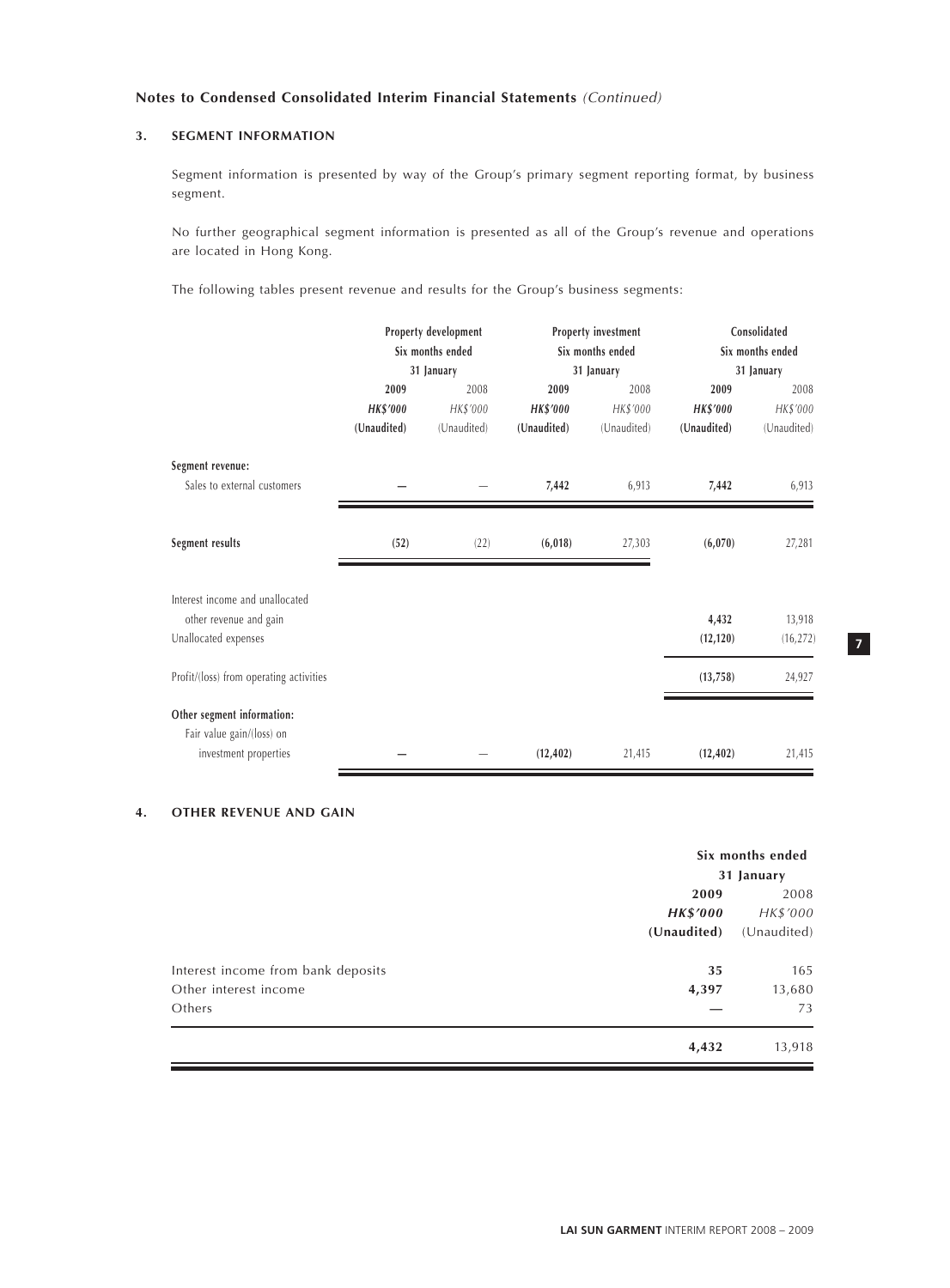## **5. PROFIT/(LOSS) FROM OPERATING ACTIVITIES**

The Group's profit/(loss) from operating activities is arrived at after charging:

|                                                | Six months ended |             |  |
|------------------------------------------------|------------------|-------------|--|
|                                                | 31 January       |             |  |
|                                                | 2009             | 2008        |  |
|                                                | <b>HK\$'000</b>  | HK\$'000    |  |
|                                                | (Unaudited)      | (Unaudited) |  |
| Depreciation                                   | 517              | 918         |  |
| Provision for doubtful debts *                 | 201              |             |  |
| Impairment for loan and interest receivables * |                  | 3,199       |  |

These items are included in "other operating expenses" on the face of the condensed consolidated income statement.

## **6. FINANCE COSTS**

|                                                                                                                                        | Six months ended<br>31 January |                  |  |
|----------------------------------------------------------------------------------------------------------------------------------------|--------------------------------|------------------|--|
|                                                                                                                                        | 2009<br><b>HK\$'000</b>        | 2008<br>HK\$'000 |  |
|                                                                                                                                        | (Unaudited)                    | (Unaudited)      |  |
| Interests on:<br>Bank loans wholly repayable within five years<br>Other borrowings and note payable wholly repayable within five years | 1,414<br>5,858                 | 874<br>8,265     |  |
| Total interest expenses                                                                                                                | 7,272                          | 9,139            |  |
| Bank financing charges                                                                                                                 | 391                            | 455              |  |
|                                                                                                                                        | 7,663                          | 9,594            |  |
| Less: Amount capitalised in properties under development                                                                               | (1,731)                        | (1, 253)         |  |
|                                                                                                                                        | 5,932                          | 8,341            |  |

## **7. TAX**

**8**

Hong Kong profits tax has been provided at the rate of 16.5% (six months ended 31 January 2008: 17.5%) on the estimated assessable profits arising in Hong Kong during the period.

|                                    |                 | Six months ended |  |  |
|------------------------------------|-----------------|------------------|--|--|
|                                    |                 | 31 January       |  |  |
|                                    | 2009            | 2008             |  |  |
|                                    | <b>HK\$'000</b> | HK\$'000         |  |  |
|                                    | (Unaudited)     | (Unaudited)      |  |  |
| Current tax                        | 307             |                  |  |  |
| Deferred tax                       | (2,046)         | 3,748            |  |  |
| Tax charge/(credit) for the period | (1,739)         | 3,748            |  |  |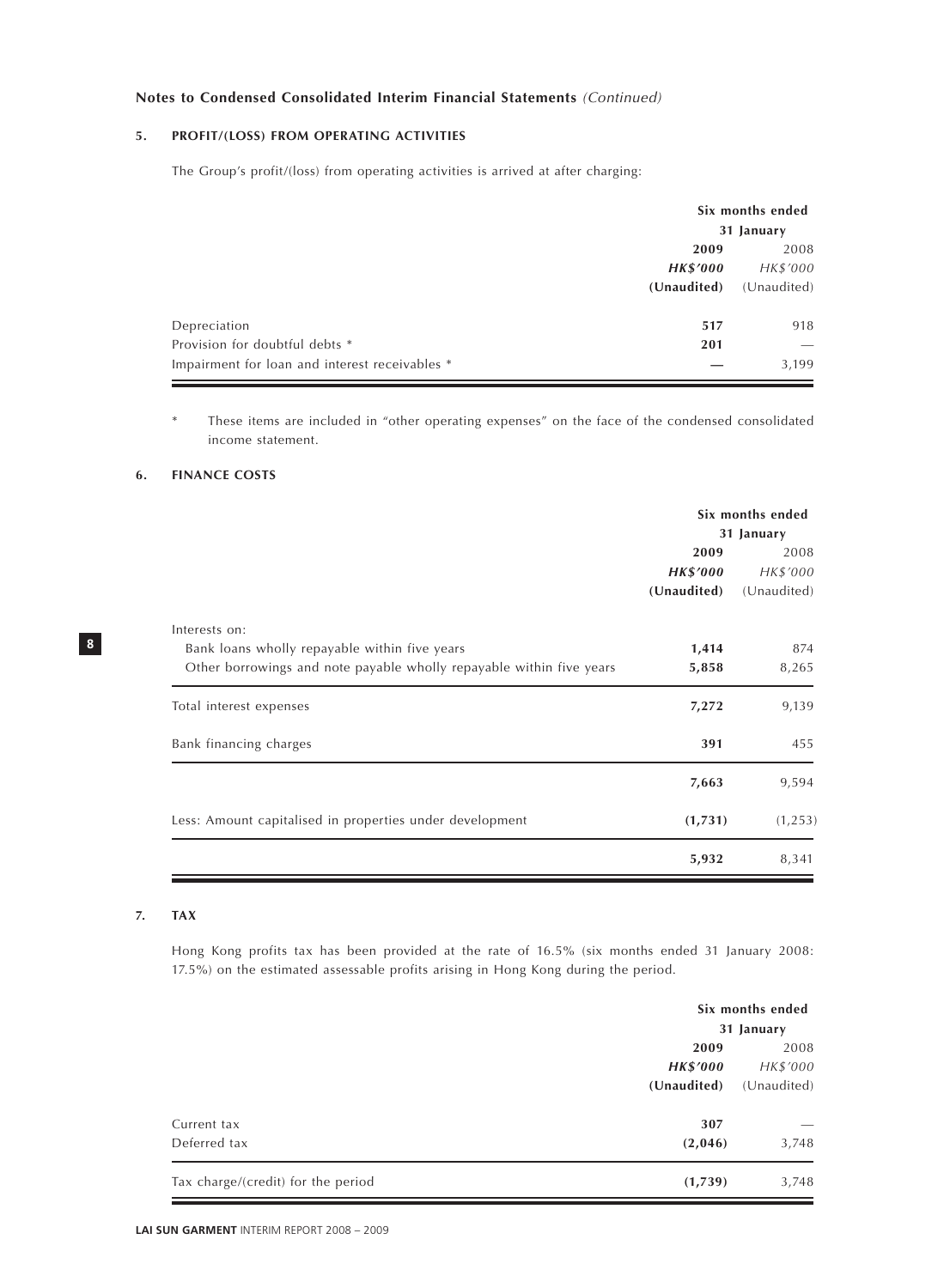#### **8. EARNINGS PER SHARE ATTRIBUTABLE TO ORDINARY EQUITY HOLDERS OF THE COMPANY**

The calculation of basic earnings per share is based on the profit for the period attributable to ordinary equity holders of the Company of HK\$7,827,000 (six months ended 31 January 2008: HK\$33,057,000) and the weighted average number of 1,617,423,423 (six months ended 31 January 2008: 1,617,423,423) ordinary shares in issue during the period.

The diluted earnings per share amounts for the six months ended 31 January 2009 and 2008 have not been disclosed as no diluting events existed during both periods.

#### **9. RELATED PARTY TRANSACTIONS**

### **(a) Transactions with related parties**

|                                              |              | Six months ended |             |  |
|----------------------------------------------|--------------|------------------|-------------|--|
|                                              |              | 31 January       |             |  |
|                                              |              | 2009             | 2008        |  |
|                                              | <b>Notes</b> | <b>HK\$'000</b>  | HK\$'000    |  |
|                                              |              | (Unaudited)      | (Unaudited) |  |
| Rental expense and building management fee   |              |                  |             |  |
| paid and payable to a related company        | (i)          | 294              | 423         |  |
| Interest expense on note payable to and      |              |                  |             |  |
| other borrowing granted by a former director |              |                  |             |  |
| of the Company, the late Mr. Lim Por Yen     | (ii)         | 5,858            | 8,265       |  |
| Interest income received and receivable from |              |                  |             |  |
| an associate of the Group, Lai Fung          |              |                  |             |  |
| Holdings Limited ("Lai Fung")                | (iii)        | 4,315            | 6,087       |  |
| Consideration paid and payable to Crocodile  |              |                  |             |  |
| Garments Limited ("CGL") for                 |              |                  |             |  |
| pledging a property as security              |              |                  |             |  |
| for the construction finance                 | (iv)         | 4,260            | 4,260       |  |

*Notes:*

- (i) Rental expense and building management fee were paid to the related company, of which certain directors are also directors of the Company, based on terms stated in the respective lease agreements.
- (ii) Interest expense was charged at the best lending rate quoted by a designated bank in Hong Kong in respect of the other borrowings and note payable.
- (iii) Interest income was charged at the prevailing Hong Kong dollar prime rate quoted by a designated bank in Hong Kong in respect of the promissory note receivable from Lai Fung, an associate of the Group.
- (iv) In consideration of CGL pledging a property as security for the construction finance of a joint development project of the Group and CGL, the Group agreed to make quarterly payments of HK\$2,130,000 to CGL for the period from the date of delivery of vacant possession of the property for development to the date of issuance of a certificate of practical completion of construction.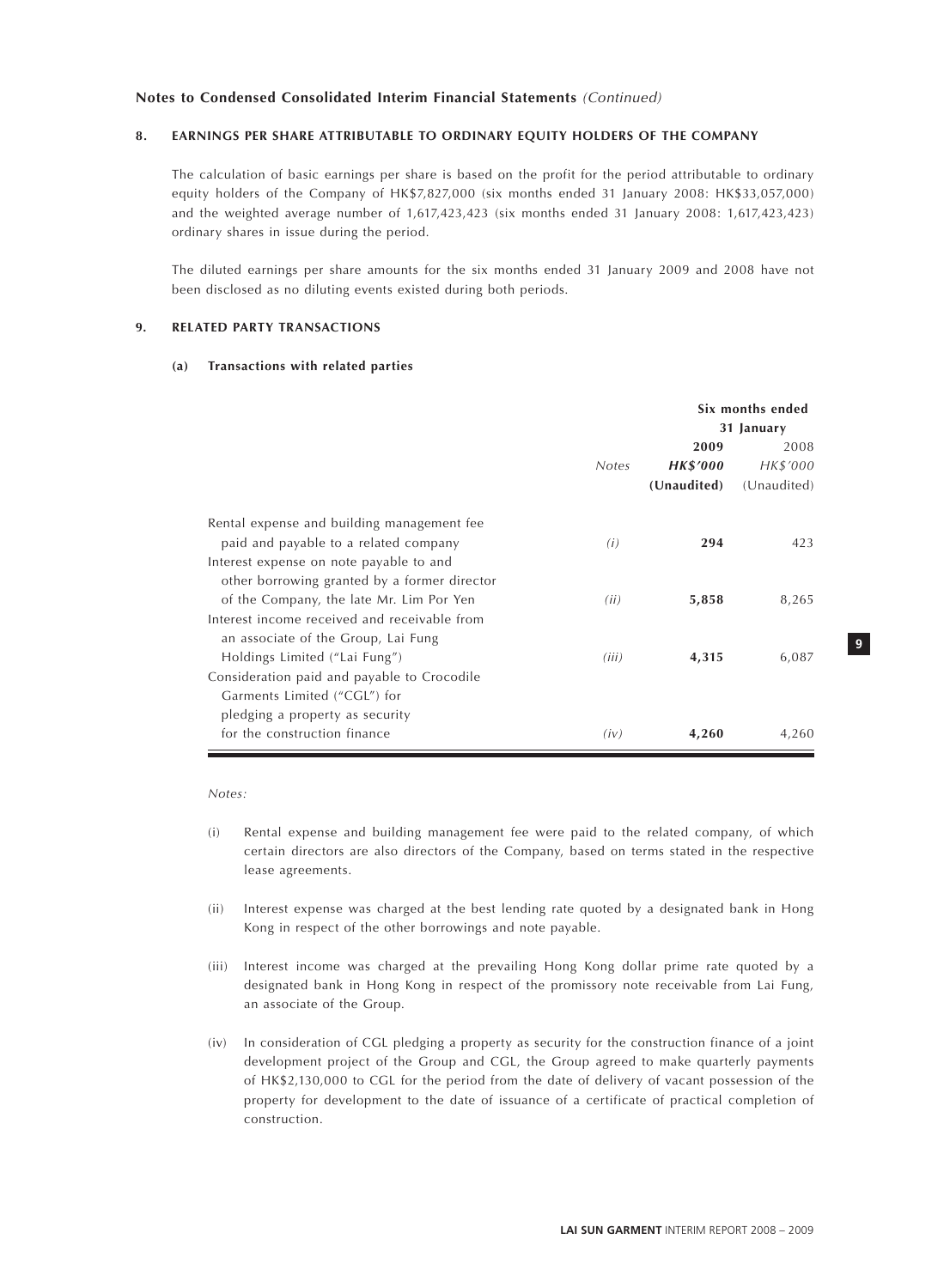### **9. RELATED PARTY TRANSACTIONS** *(Continued)*

#### **(b) Compensation of key management personnel of the Group**

|                              | Six months ended |             |  |
|------------------------------|------------------|-------------|--|
|                              | 31 January       |             |  |
|                              | 2009             |             |  |
|                              | <b>HK\$'000</b>  | HK\$'000    |  |
|                              | (Unaudited)      | (Unaudited) |  |
| Short term employee benefits | 3,225            | 3,345       |  |
| Post-employment benefits     | 12               | 13          |  |
|                              | 3,237            | 3,358       |  |

### **10. DEBTORS, DEPOSITS PAID AND OTHER RECEIVABLES**

The Group's major businesses are property development and property investment. The major income derived is rental income. Rent and related charges in respect of the leasing of properties are receivable from tenants, and are normally payable in advance with rental deposits received in accordance with the terms of the tenancy agreements.

An ageing analysis of the debtors, based on payment due date, as at balance sheet date is as follows:

|                                     | 6,447           | 5,476     |
|-------------------------------------|-----------------|-----------|
| Deposits paid and other receivables | 5,787           | 5,220     |
|                                     | 660             | 256       |
| 181 to 365 days past due            | 3               | 16        |
| 91 to 180 days past due             | $\mathbf 2$     | 1         |
| Less than 90 days past due          | 655             | 239       |
| Debtors:                            |                 |           |
|                                     | (Unaudited)     | (Audited) |
|                                     | <b>HK\$'000</b> | HK\$'000  |
|                                     | 2009            | 2008      |
|                                     | 31 January      | 31 July   |

### **11. CREDITORS, DEPOSITS RECEIVED AND ACCRUALS**

An ageing analysis of the creditors, based on invoice date, as at balance sheet date is as follows:

|                                | 31 January      | 31 July   |
|--------------------------------|-----------------|-----------|
|                                | 2009            | 2008      |
|                                | <b>HK\$'000</b> | HK\$'000  |
|                                | (Unaudited)     | (Audited) |
| Creditors aged within 90 days  | 34,184          | 21,118    |
| Deposits received and accruals | 29,102          | 23,699    |
|                                | 63,286          | 44,817    |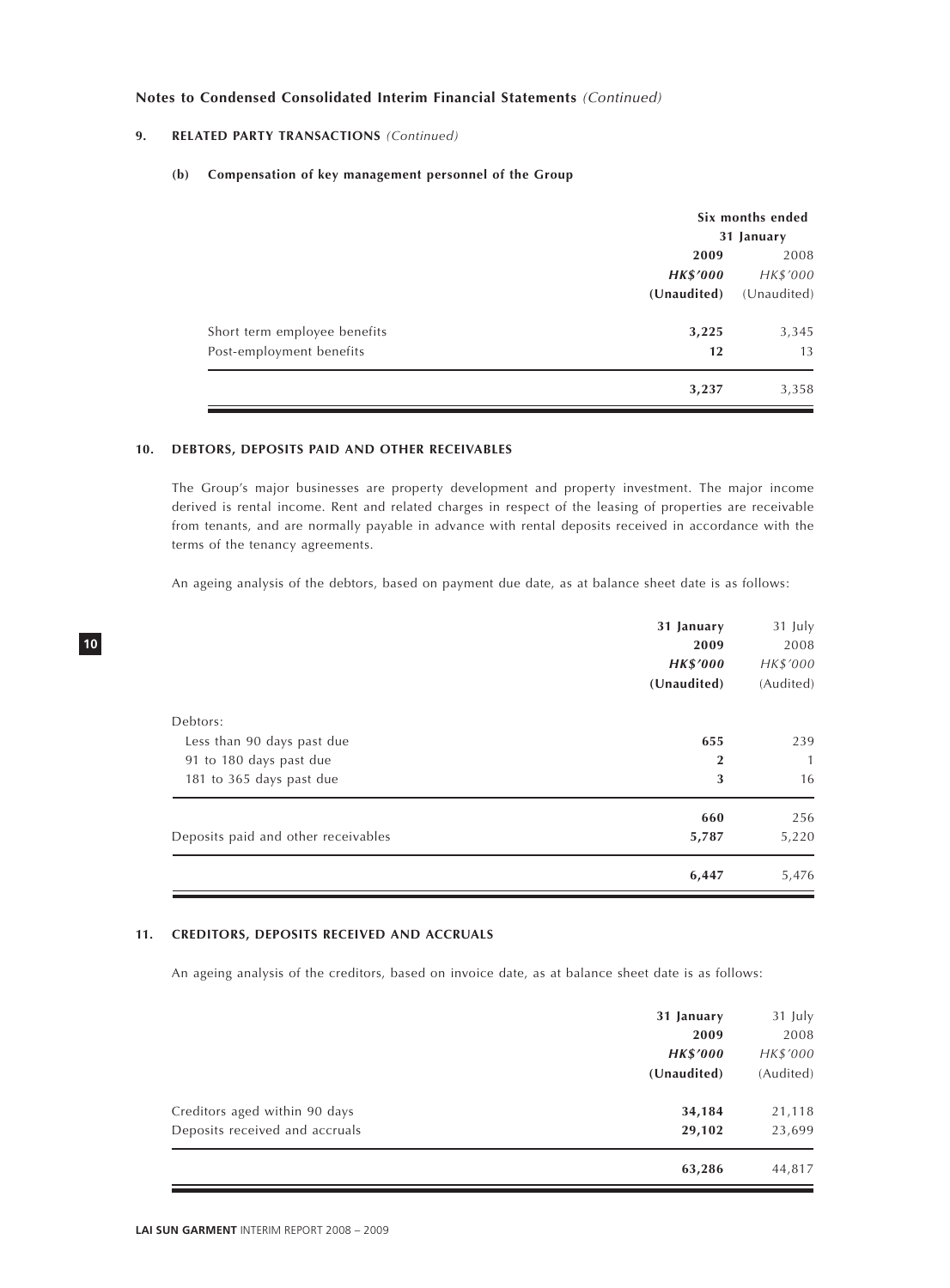#### **12. CONTINGENT LIABILITIES**

During the year ended 31 July 2006, the Company disposed of its entire interests in Assetop Asia Limited ("Assetop"), a then wholly-owned subsidiary of the Group, to Goldthorpe Limited ("Goldthorpe"), a wholly-owned subsidiary of Lai Fung. The principal asset held by Assetop is a property under development in Shanghai, the People's Republic of China (the "PRC"). Certain subsidiaries of Assetop in the PRC were undergoing merger by absorption and completion of the merger was conditional upon approval of the relevant PRC government authorities. During the year ended 31 July 2007, the aforementioned merger of the PRC subsidiaries of Assetop was successfully completed. The Company had agreed to indemnify Lai Fung and Goldthorpe against all losses incurred by Lai Fung and Goldthorpe for the resettlement costs of approximately RMB124 million, which had been incurred and paid in prior years in connection with the relocation of the original inhabitants and the demolition of the then building structure erected on the property under development (the "Resettlement Costs"), not being tax deductible, up to a maximum amount of HK\$102,000,000, which was estimated based on the prevailing tax regulations. The Resettlement Costs are properly incurred for the project and are properly recorded in the books of the PRC subsidiaries of Assetop. The liability of the Company under this indemnity will terminate on 29 May 2012 (being six years after the completion of the Assetop disposal). Based on the prevailing rules and regulations, the directors of the Company consider such Resettlement Costs are tax deductible and thus no material liabilities are expected to crystallise under this indemnity.

#### **13. CAPITAL COMMITMENTS**

The Group had the following capital commitments at the balance sheet date:

|                                                                                                      | 31 January      | 31 July   |
|------------------------------------------------------------------------------------------------------|-----------------|-----------|
|                                                                                                      | 2009            | 2008      |
|                                                                                                      | <b>HK\$'000</b> | HK\$'000  |
|                                                                                                      | (Unaudited)     | (Audited) |
| Capital commitments in respect of development costs attributable to<br>properties under development: |                 |           |
| Contracted, but not provided for                                                                     | 134,230         | 214,170   |
| Authorised, but not contracted for                                                                   | 31,738          | 31,706    |
|                                                                                                      | 165,968         | 245,876   |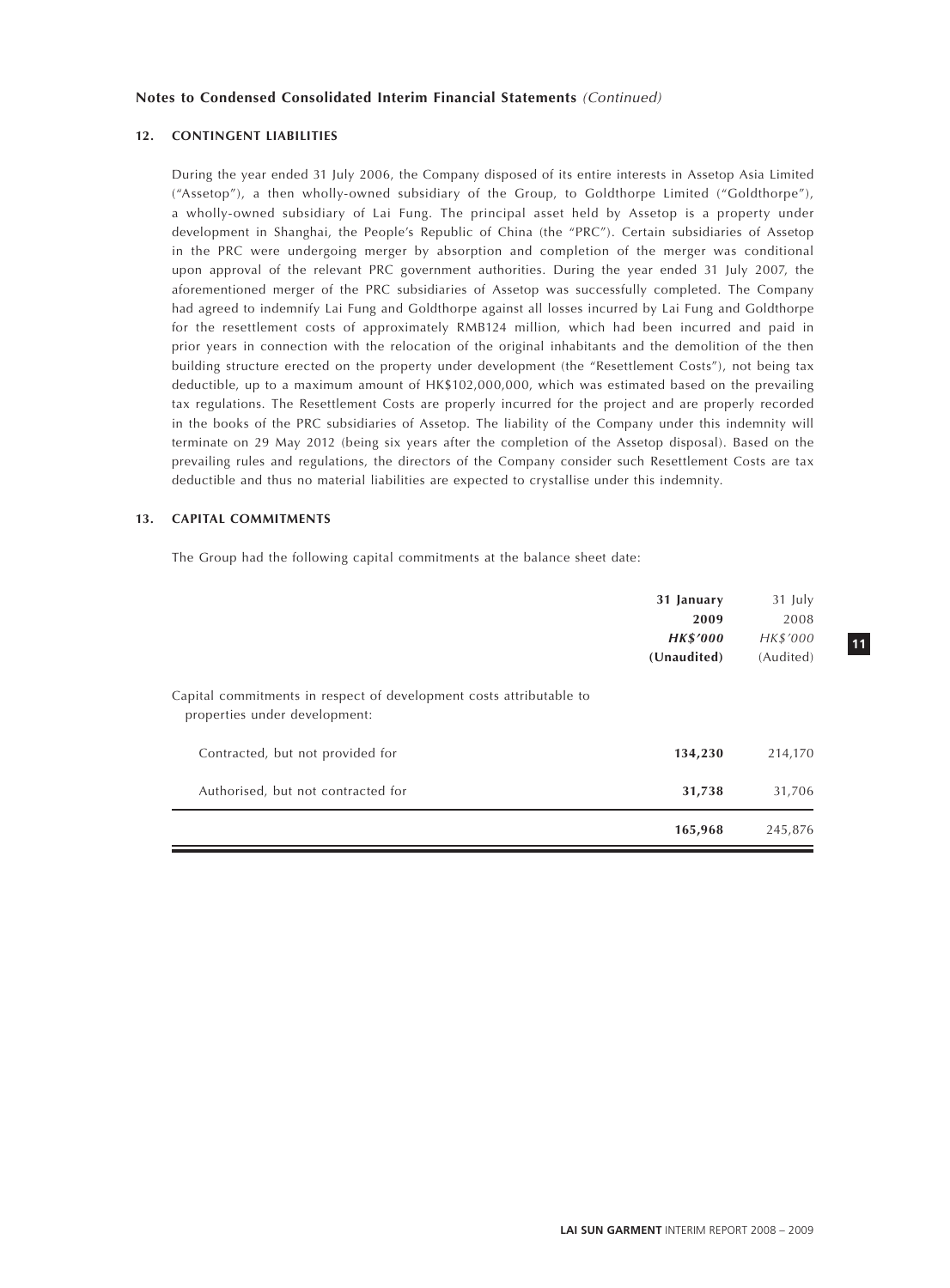#### **INTERIM DIVIDEND**

As at 31 January 2009, the Company did not have any reserves available for distribution in accordance with the provisions of Section 79B of the Companies Ordinance (Chapter 32). The Directors do not recommend the payment of an interim dividend for the financial year ending 31 July 2009. No interim dividend was declared in respect of the previous corresponding period.

### **MANAGEMENT DISCUSSION AND ANALYSIS**

### **Overview of Interim Results**

For the six months ended 31 January 2009, the Group recorded a turnover of HK\$7,442,000 (2008: HK\$6,913,000) and a gross profit of HK\$6,585,000 (2008: HK\$5,888,000), representing an increase of approximately 7.7% and 11.8% respectively from the previous corresponding period. The Group derived its turnover and gross profit mainly from rental and related income from industrial properties held for investment.

During the period under review, the Group booked a fair value loss on investment properties of HK\$12,402,000 compared to a relevant gain of HK\$21,415,000 in the previous corresponding period. Mainly as a result of the decrease in fair value of investment properties, the Group incurred a loss from operating activities of HK\$13,758,000, compared to a profit from operating activities of HK\$24,927,000 from the previous corresponding period.

Share of profits from associates was HK\$25,778,000 (2008: HK\$20,219,000), up by 27.5% from the previous corresponding period. The change in such share of profits from associates was due to the increase in share of profits from Lai Fung Holdings Limited ("Lai Fung") to HK\$57,103,000 (2008: HK\$34,605,000), which was partially offset by a provision of HK\$30,534,000 (2008: HK\$12,575,000) for impairment in value of properties under development held by Lai Fung made in the Group's condensed consolidated income statement at the Group level.

For the six months ended 31 January 2009, the Group recorded a consolidated profit attributable to equity holders of HK\$7,827,000 (2008: HK\$33,057,000), representing a decrease of approximately 76.3% from the previous corresponding period. Shareholders' equity as at 31 January 2009 amounted to HK\$3,445,966,000, down slightly from HK\$3,455,942,000 as at 31 July 2008. Net asset value per share as at 31 January 2009 was HK\$2.13, as compared to HK\$2.14 as at 31 July 2008.

### *Lai Fung*

**12**

As at 31 January 2009, the Group held an effective 40.58% interest in Lai Fung.

For the six months ended 31 January 2009, Lai Fung recorded a turnover of HK\$148,092,000 (2008: HK\$128,685,000), up approximately 15.1% from the previous corresponding period. Out of the total turnover for the six months ended 31 January 2009, Lai Fung recorded gross rental income of HK\$120,147,000 (2008: HK\$121,377,000), down slightly by 1.0% from the previous corresponding period. The slight decrease in rental income of Lai Fung was due to the closure of certain retail spaces at Shanghai Hong Kong Plaza which was under renovation and a decrease in occupancy rate of serviced apartments at Shanghai Hong Kong Plaza, but compensated by improved rental income from Guangzhou May Flower Plaza and Shanghai Northgate Plaza I.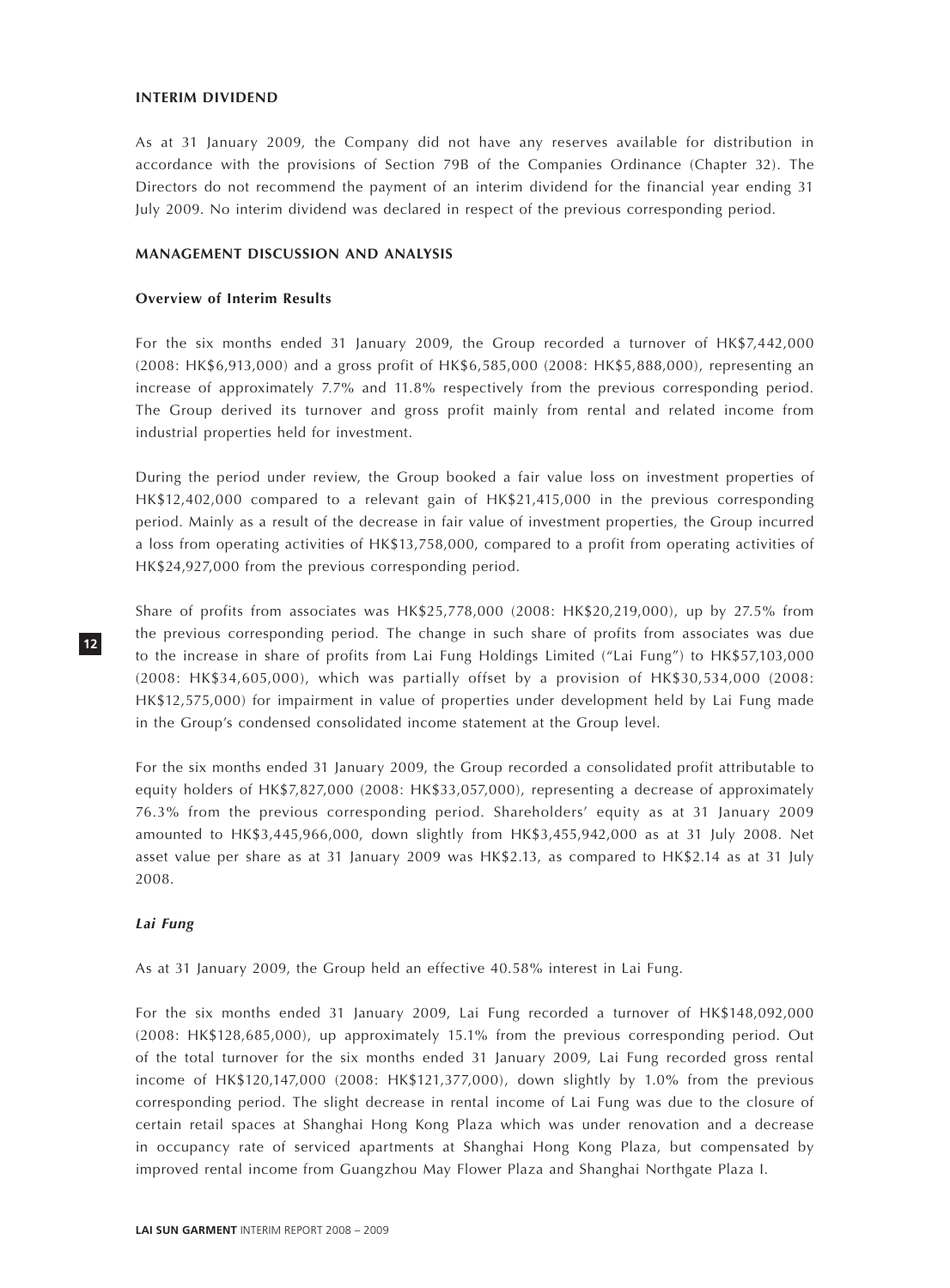### **Overview of Interim Results** *(Continued)*

### *Lai Fung (Continued)*

During the period under review, Lai Fung recognised revenue generated from sales of property units amounting to HK\$27,945,000 (2008: HK\$7,308,000), up 282.4% due to the revenue recognised from sales of property units at Shanghai Regents Park, Phase II.

During the period under review, Lai Fung recorded a profit from operating activities of HK\$203,389,000 (2008: HK\$272,066,000) and a consolidated profit attributable to equity holders of HK\$140,716,000 (2008: HK\$85,276,000), representing a decrease of approximately 25.2% and an increase of approximately 65.0%, respectively from the previous corresponding period. Lai Fung's decrease in profit from operating activities was mainly attributable to a fair value loss on investment properties of HK\$64,278,000 against a gain of HK\$229,773,000 for the previous corresponding period. This was partly offset by a gain of HK\$256,311,000 arising from the termination of cross currency swaps in October 2008.

Finance costs reduced to HK\$66,539,000 (2008: HK\$94,991,000) for the period under review after HK\$34,765,000 (2008: HK\$10,162,000) had been capitalised in properties under development during the period under review.

Provision for tax was significantly reduced to a credit of HK\$2,719,000 (2008: charge of HK\$82,527,000). This was mainly attributable to write-back of deferred tax provision on Lai Fung's investment properties as a result of reduction in the fair value of these properties during the period under review.

As a result of the abovementioned factors, the profit attributable to equity holders of Lai Fung increased by 65% to HK\$140,716,000 (2008: HK\$85,276,000).

### *Lai Sun Development Company Limited ("LSD")*

As at 31 January 2009, the Group held an effective 11.18% interest in LSD.

For the six months ended 31 January 2009, LSD recorded a turnover of HK\$326,726,000 (2008: HK\$506,562,000) and a gross profit of HK\$231,263,000 (2008: HK\$316,014,000), representing a decrease of approximately 35.5% and 26.8% respectively from the previous corresponding period. The decrease in turnover and gross profit was largely due to the lack of contribution during the six months ended 31 January 2009 from the hotel operations of the former The Ritz-Carlton Hong Kong which ceased operations since 1 February 2008.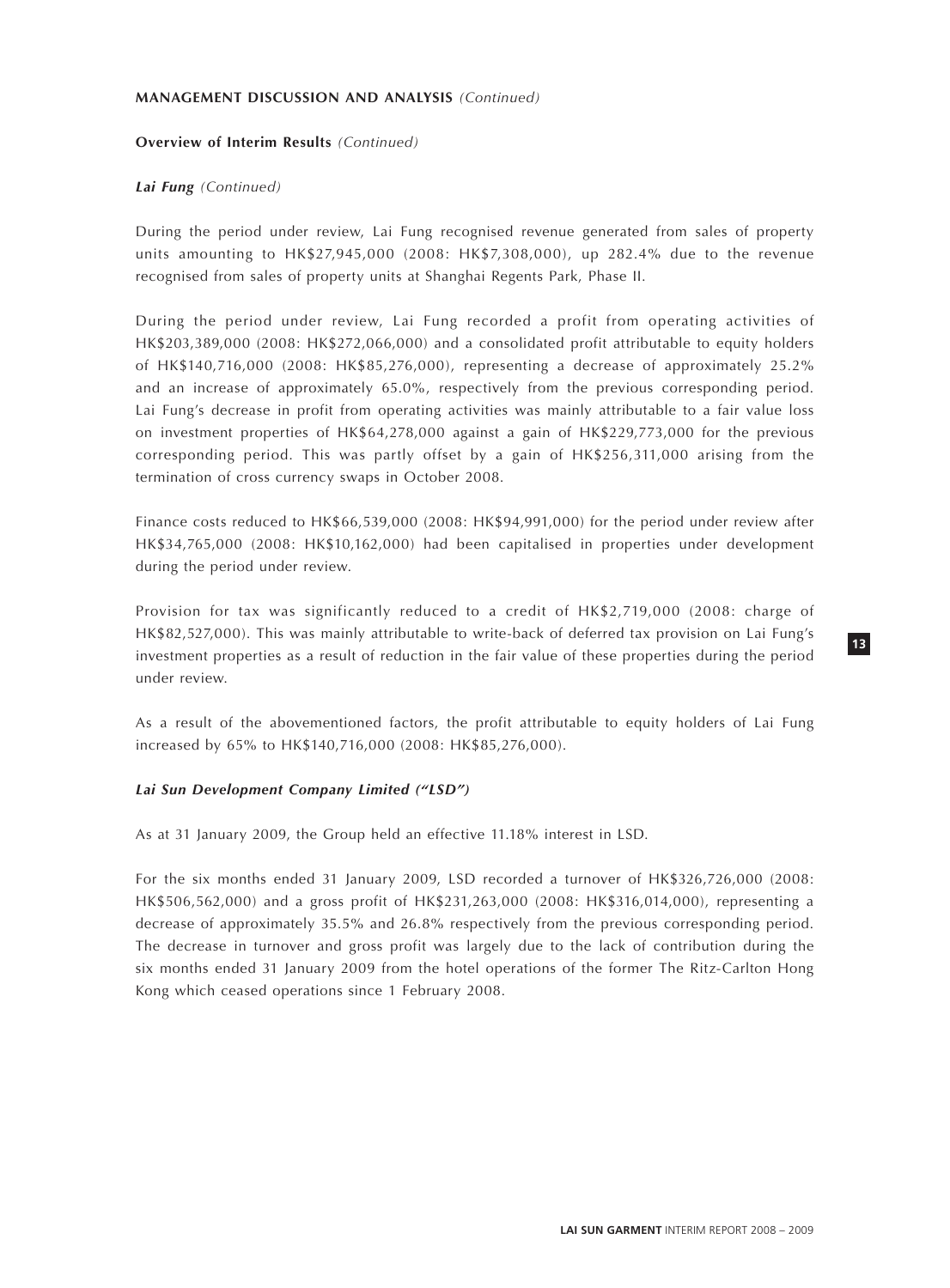#### **Overview of Interim Results** *(Continued)*

### *Lai Sun Development Company Limited ("LSD") (Continued)*

For the six months ended 31 January 2009, LSD booked a fair value loss on investment properties of HK\$356,448,000 (2008: a gain of HK\$472,568,000) as a result of the current adverse economic conditions. During this period, LSD did not record any gain on disposal whereas in the previous corresponding period, LSD recorded a gain on disposal of HK\$404,409,000 for the disposal of a partial interest in Diamond String Limited, which owns the former The Ritz-Carlton Hong Kong property. During this period, LSD also recorded a reversal of provision for tax indemnity of approximately HK\$72,668,000. Such provision was made in the financial year of 2008 in respect of certain tax indemnity granted by LSD to Lai Fung in November 1997 at the time of effecting the separate listing of Lai Fung on The Stock Exchange of Hong Kong Limited. Mainly as a result of the above exceptional items, LSD incurred a loss from operating activities of HK\$216,592,000 during the six months ended 31 January 2009, versus a profit from operating activities of HK\$1,028,838,000 in the previous corresponding period.

LSD currently holds a 36.08% interest in eSun Holdings Limited ("eSun"), an associated company of LSD, which in turn holds a 36.72% interest in LSD. During the period, LSD had a share of losses from associates of HK\$95,624,000, compared to the share of profits from associates of HK\$63,051,000 in the previous corresponding period. Such share of losses from associates mainly reflected the operational losses at eSun after taking into account the cross-holdings between LSD and eSun. Also, the cross-holdings between LSD and eSun results in a further loss to LSD due to its further share of eSun's loss arising from eSun's share of the results of LSD.

For the six months ended 31 January 2009, LSD recorded a consolidated net loss attributable to equity holders of HK\$328,235,000, compared to a consolidated net profit of HK\$882,771,000 in the previous corresponding period.

### *Development of 79 Hoi Yuen Road, Kwun Tong, Hong Kong*

Construction of this joint office and commercial development project with Crocodile Garments Limited continued with good progress. This project is now scheduled for completion by September 2009. Upon completion, the Group will retain the retail portion of this redeveloped property with a gross floor area of approximately 100,000 square feet.

#### **Prospects**

In the fourth quarter of 2008, the global financial crisis materialised, resulting in a meltdown of global financial markets. Crashes in financial markets and perceived global economic recession have created enormous uncertainties and risks to economies in the world. Hong Kong and the Mainland have inevitably experienced sharp economic slowdown. Under current circumstances, the Group and its associated companies will maintain a prudent approach to manage their businesses.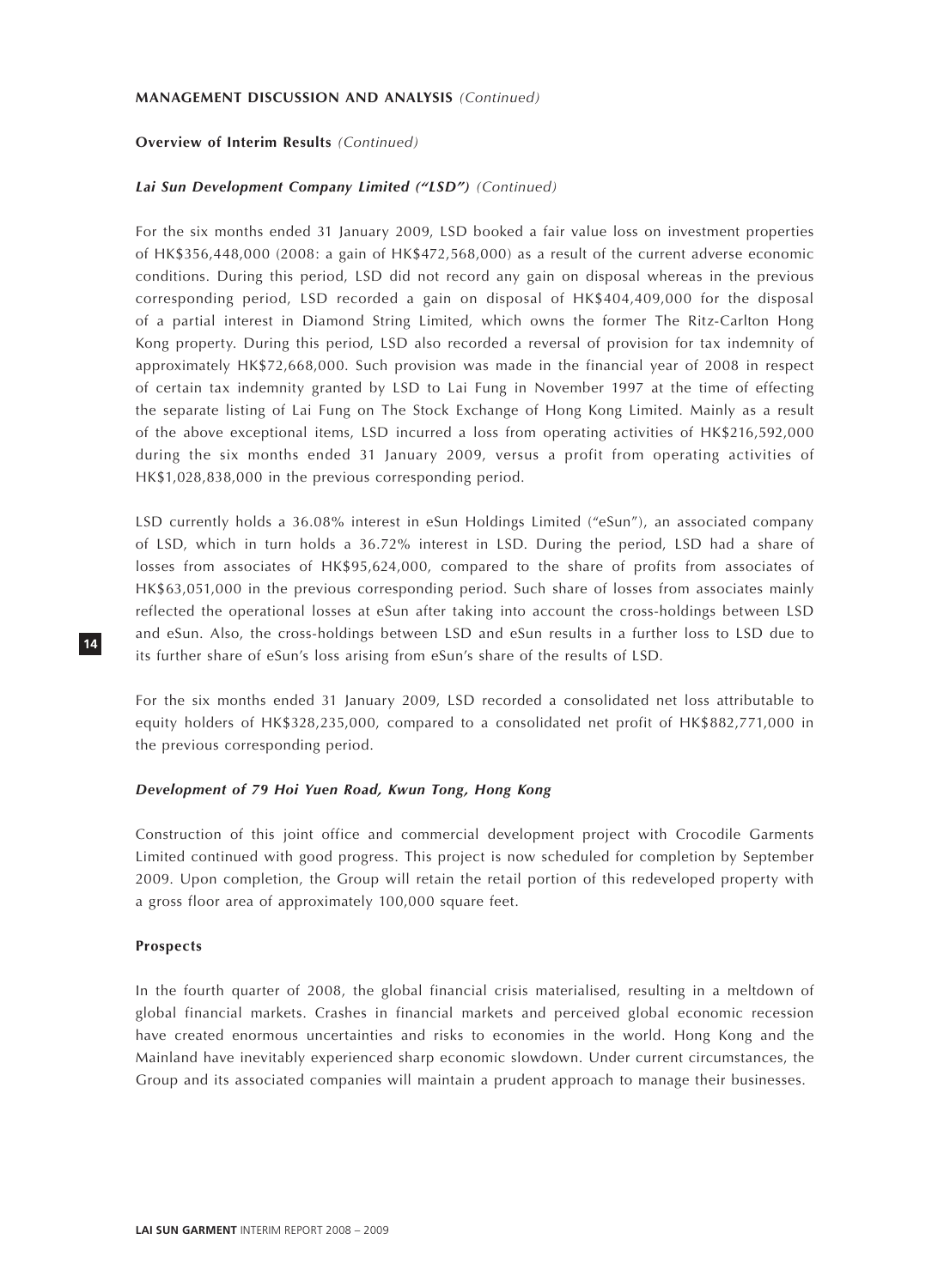### **Prospects** *(Continued)*

### *Lai Fung*

Lai Fung will continue its prudent approach in acquisition strategy and in managing its business in China.

Lai Fung will focus on the sale of remaining finished units at Regents Park Phase II in Shanghai and pre-sale of West Point serviced apartments in Guangzhou in the next few months. With the recent rebound in volume of transactions in Shanghai and Guangzhou, Lai Fung will closely monitor the market sentiment and adjust its marketing strategy accordingly.

Lai Fung will suffer a decline in rental income in Shanghai Hong Kong Plaza for this and the next financial years during the renovation period. Following completion of the renovation, it is expected that the rental income will be improved from its current level. Initial discussions have already been commenced with potential tenants for leasing the retail podium of Shanghai Hong Kong Plaza and Guangzhou West Point.

### *LSD*

With some of the world's major economies now in recession, office and retail rental rates in Hong Kong have been under pressure due to the lower demand of office space and lower retail consumption. Although LSD recorded steady rental income in the first half of this financial year, downward pressure in rental income will be reflected in the second half of this financial year. In the coming year, LSD will take a defensive approach as regards its rental policies, with the objective of maintaining the occupancy rates and rental cashflows from its investment properties.

In anticipation of a possible sharp downturn in the local economy and negative market sentiment generally, prices of residential properties in Hong Kong have fallen since September 2008. As two of its development properties, the Wood Road, Wanchai residential project and the Tai Po Road residential project, are both in early development phase, LSD's development and realisation plan are not severely affected by the market at the moment. Given the shortage in supply in core city areas in Hong Kong, LSD is still cautiously optimistic on the Hong Kong residential properties in the longer term. LSD will monitor the local property market closely and will adopt a prudent approach towards acquiring new development projects in future.

### *79 Hoi Yuen Road, Kwun Tong, Hong Kong*

This redevelopment project is expected to be completed by September 2009 and the Group will retain the retail portion of this redeveloped property with a gross floor area of about 100,000 square feet. Upon its completion, the project will augment the Group's recurring rental income base. The Group will start pre-leasing the retail spaces of this project this year.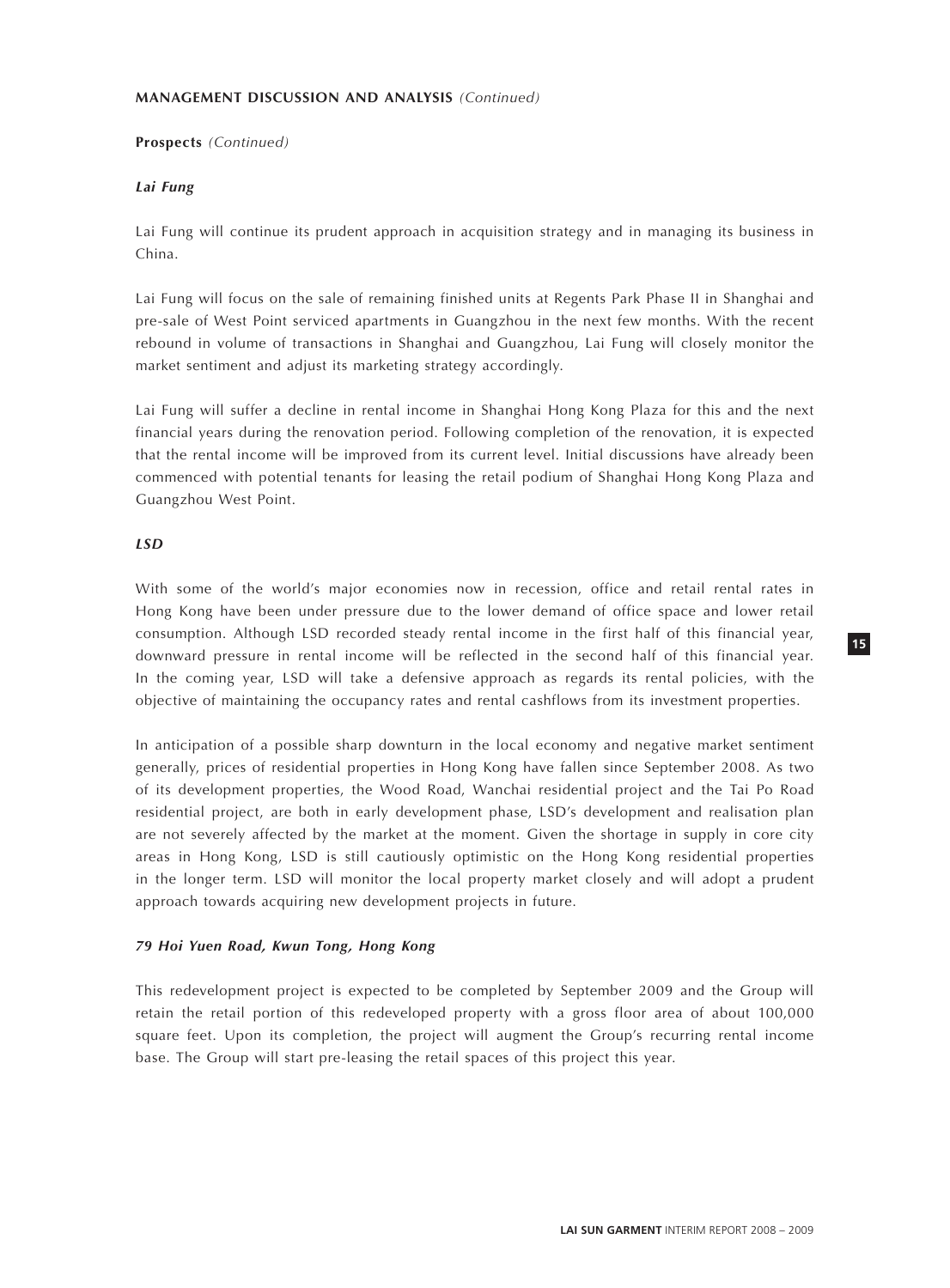### **Liquidity and Financial Resources**

The Group has diverse sources of financing comprising internal funds generated from the Group's business operations, interest income generated from the promissory note, dividend income from investment in a listed associate and loan facilities provided by banks and others.

As at 31 January 2009, total borrowings, comprising a secured bank loan of HK\$144 million, a note payable of HK\$195 million and a loan of HK\$32 million payable to the late Mr. Lim Por Yen, amounted to a total of HK\$371 million. As at the same date, consolidated net assets of the Group amounted to HK\$3,446 million. The debt to equity ratio as expressed in a percentage of total borrowings to consolidated net assets as at that date was approximately 11%. All of the Group's borrowings were maintained as floating rate debts.

The note payable of HK\$195 million and the loan of HK\$32 million payable to the late Mr. Lim Por Yen have maturity dates of 30 April 2006 and 30 November 2005, respectively. The Group has received confirmation from the executor of the estate of the late Mr. Lim Por Yen that such note and loan payables are not repayable within one year from the balance sheet date.

As at 31 January 2009, certain investment properties with carrying value of approximately HK\$185 million were pledged to a bank to secure banking facilities granted to the Group. In addition, the Group's properties under development with carrying cost of HK\$359 million and share in a subsidiary held by the Group were pledged to a bank to secure a construction loan facility for financing the redevelopment of that property.

As at 31 January 2009, the Group had cash and bank balances amounting to approximately HK\$27 million and unutilised banking facility of HK\$277 million (including HK\$217 million unutilised construction loan facility for financing the construction costs of a property redevelopment project), which was considered adequate to cover the working capital requirement of the Group. The abovementioned construction loan facility will be maturing in December 2009. The related property redevelopment project is expected to be completed by September 2009. Such construction loan facility is expected to be refinanced by a new property term loan facility. The management of the Group has started preliminary discussion with bank for the refinancing arrangement and the feedback from the bank is positive.

The Group's monetary assets and liabilities and transactions are principally denominated in Hong Kong dollar. The Group does not have any significant exposure to exchange rate risk.

### **Employees and Remuneration Policies**

**16**

The Group employed a total of approximately 20 (as at 31 July 2008: 20) employees as at 31 January 2009. Total staff costs for the six months ended 31 January 2009 amounted to approximately HK\$6 million. Pay rate of employees are maintained at competitive levels and salary adjustments are made on a performance related basis. Other staff benefits included a share option scheme, a mandatory provident fund scheme for all eligible employees, a free hospitalisation insurance plan, subsidised medical care and subsidies for external educational and training programmes.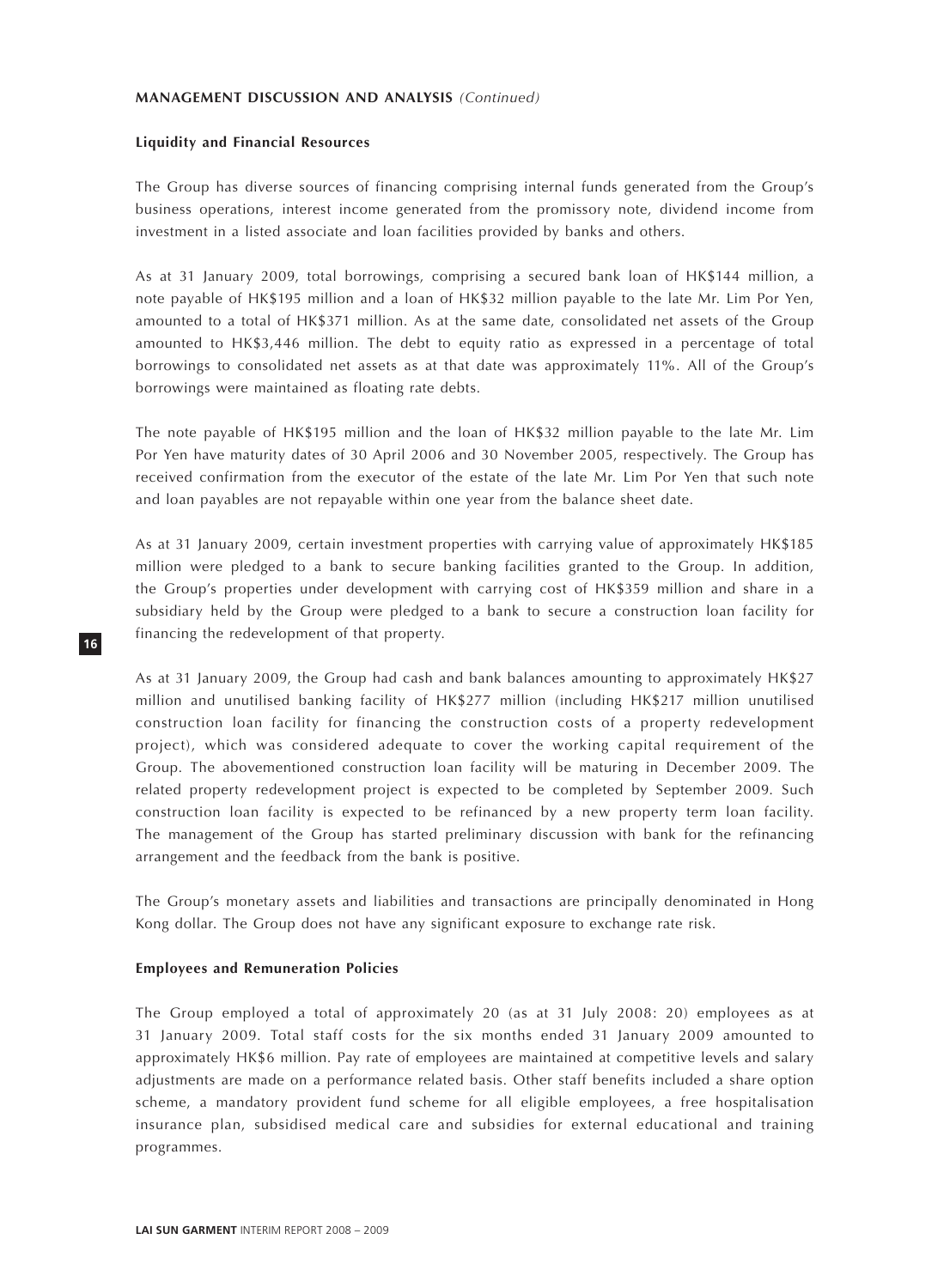### **Contingent Liabilities**

Details of contingent liabilities of the Group as at the balance sheet date are set out in note 12 to the condensed consolidated interim financial statements.

## **SHARE OPTION SCHEME**

The Company operates a share option scheme (the "Share Option Scheme") for the purpose of providing incentives and rewards to eligible participants for their contribution or would-be contribution to the Group, to enable the Group to recruit and retain high-calibre employees and to attract human resources that are valuable to the Group. Eligible participants of the Share Option Scheme include the Directors (including executive and non-executive directors), employees of the Group, agents or consultants of the Group, and employees of the shareholder of any member of the Group or holders of securities issued by any member of the Group. The Share Option Scheme was adopted on 22 December 2006 and became effective on 29 December 2006 and, unless otherwise terminated or amended, will remain in force for a period of 10 years from the latter date.

During the period from the date of adoption of the Share Option Scheme on 22 December 2006 to 31 January 2009, no share options had been granted under the Share Option Scheme.

**17**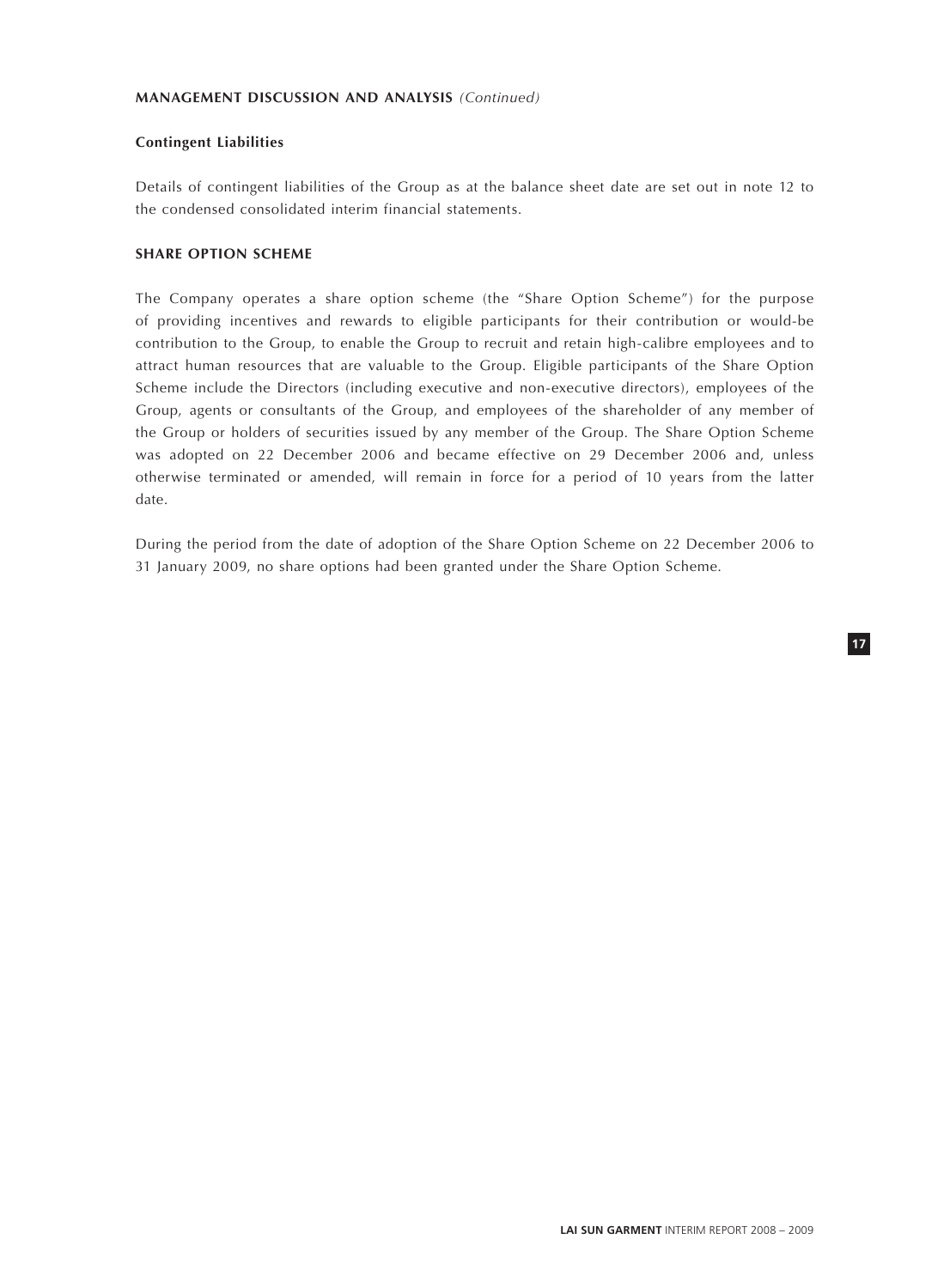#### **DIRECTORS' INTERESTS**

As at 31 January 2009, the following directors and chief executive of the Company were interested, or were deemed to be interested in the following long and short positions in the shares, underlying shares and debentures of the Company or any associated corporation (within the meaning of the Securities and Futures Ordinance (the "SFO")), which (a) were required to be notified to the Company and The Stock Exchange of Hong Kong Limited (the "Stock Exchange") pursuant to Divisions 7 and 8 of Part XV of the SFO; or (b) were required, pursuant to Section 352 of the SFO, to be entered in the register referred to therein (the "Register"); or (c) were required, pursuant to the Code of Practice for Securities Transactions by Directors and Designated Employees (the "Securities Code") adopted by the Company, to be notified to the Company and the Stock Exchange:

### **(1) The Company**

### **Long positions in the shares of the Company**

| Name of<br><b>Director</b> | Personal<br><b>Interests</b> | Family<br><b>Interests</b> | Corporate<br><b>Interests</b> | Capacity            | <b>Total</b> | Percentage |
|----------------------------|------------------------------|----------------------------|-------------------------------|---------------------|--------------|------------|
| Lam Kin Ngok, Peter        | 124,644,319                  | Nil                        | 484,991,750<br>(Note)         | Beneficial<br>owner | 609,636,069  | 37.69%     |
| Lam Kin Ming               | 5,008,263                    | Nil                        | Nil                           | Beneficial<br>owner | 5,008,263    | $0.31\%$   |
| U Po Chu                   | 4,127,625                    | Nil                        | 484,991,750<br>(Note)         | Beneficial<br>owner | 489,119,375  | 30.24%     |
| Lam Hau Yin, Lester        | 60,623,968                   | Nil                        | Nil                           | Beneficial<br>owner | 60,623,968   | 3.75%      |
| Chiu Wai                   | 199,600                      | Nil                        | Nil                           | Beneficial<br>owner | 199,600      | $0.01\%$   |

*Note:* Both Mr. Lam Kin Ngok, Peter and Madam U Po Chu were deemed to be interested in 484,991,750 shares by virtue of their respective 50% interest in the issued share capital of Wisdoman Limited which directly owned 484,991,750 shares in the Company.

#### **(2) Associated Corporation**

#### *Lai Fung Holdings Limited ("Lai Fung")*

#### **Long positions in the shares of Lai Fung**

| Name of<br><b>Director</b> | Personal<br><b>Interests</b> | Family<br><b>Interests</b> | Corporate<br><b>Interests</b> | Other<br><b>Interests</b> | Capacity                              |               | Total Percentage |
|----------------------------|------------------------------|----------------------------|-------------------------------|---------------------------|---------------------------------------|---------------|------------------|
| Lam Kin Ngok, Peter        | Nil                          | Nil                        | 3,265,688,037<br>(Note 1)     | Nil                       | Owner of<br>controlled<br>corporation | 3,265,688,037 | 40.58%           |
| Tam Kin Man, Kraven        | Nil                          | Nil                        | Nil                           | 20,000,000<br>(Note 2)    | Beneficial<br>owner                   | 20,000,000    | $0.25\%$         |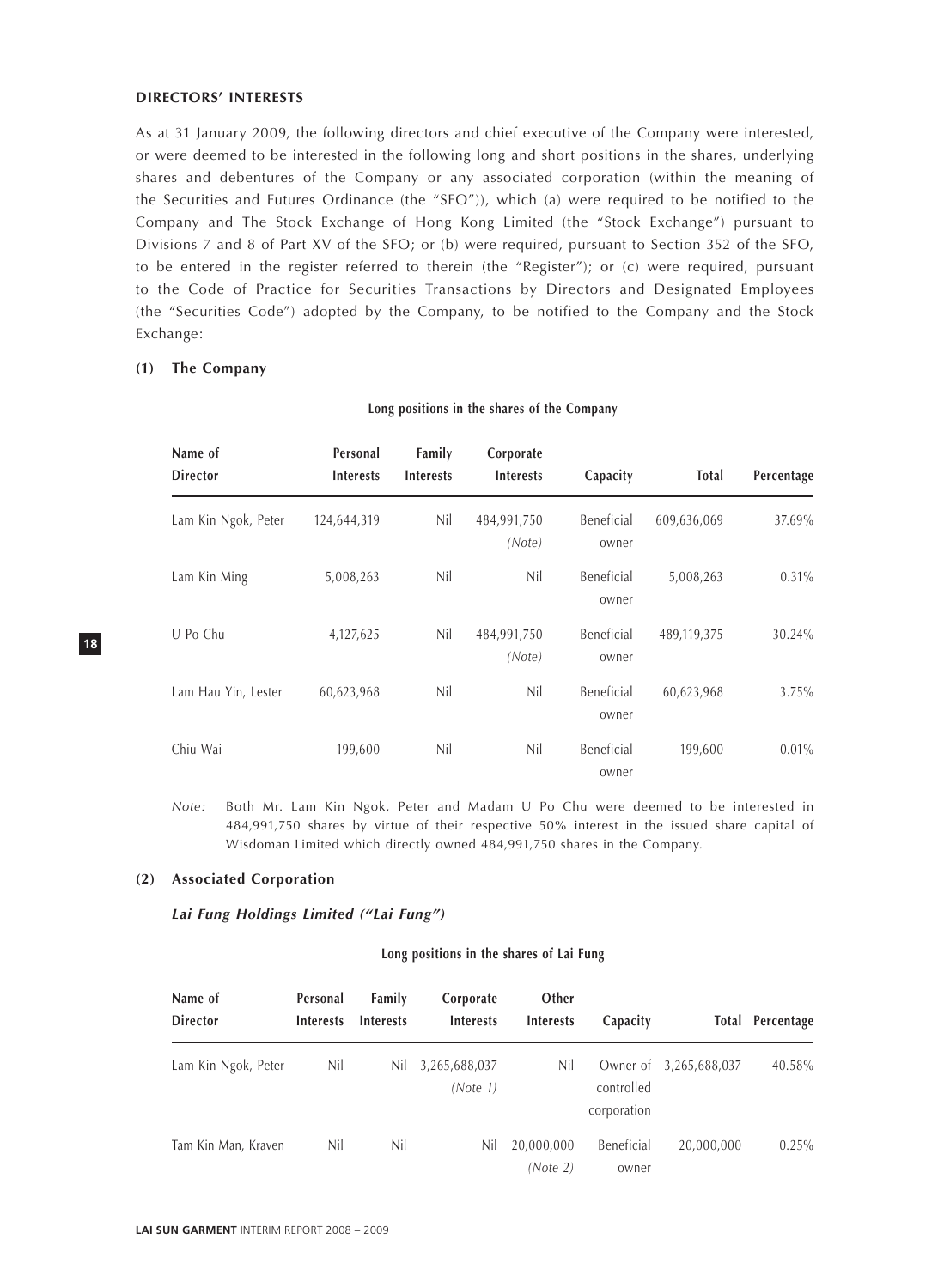### **DIRECTORS' INTERESTS** *(Continued)*

### **(2) Associated Corporation** *(Continued)*

*Notes:*

- (1) The Company and its wholly-owned subsidiary beneficially owned 3,265,688,037 shares in Lai Fung. Mr. Lam Kin Ngok, Peter was deemed to be interested in 3,265,688,037 shares in Lai Fung by virtue of his approximate 37.69% interest in the issued share capital of the Company.
- (2) A share option scheme was adopted by Lai Fung on 21 August 2003 and will remain in force for 10 years from its effective date. During the period under review, 10,000,000 share options granted to the following Director lapsed under the share option scheme of Lai Fung. Details of the share options outstanding as at 31 January 2009 are set out below:

| Name of<br><b>Director</b> | Date of Grant<br>(dd/mm/yyyy) | No. of Share<br>Options<br>Outstanding | Option<br>Exercisable<br>Period<br>(dd/mm/yyyy) | Subscription<br>Price<br>per Share |
|----------------------------|-------------------------------|----------------------------------------|-------------------------------------------------|------------------------------------|
| Tam Kin Man, Kraven        | 09/01/2007                    | 10,000,000                             | $01/01/2009$ -<br>31/12/2009                    | HK\$0.65                           |
|                            | 09/01/2007                    | 10,000,000                             | $01/01/2010 -$<br>31/12/2010                    | HK\$0.75                           |
|                            |                               | 20,000,000                             |                                                 |                                    |

Save as disclosed above, as at 31 January 2009, none of the directors and chief executive of the Company was interested, or was deemed to be interested in the long and short positions in the shares, underlying shares and debentures of the Company or any associated corporation, which were required to be notified to the Company and the Stock Exchange or were required to be entered in the Register as aforesaid.

## **SUBSTANTIAL SHAREHOLDERS' AND OTHER PERSONS' INTERESTS**

As at 31 January 2009, the following persons, some of whom are directors or chief executive of the Company, had an interest in the following long positions in the shares and underlying shares of the Company as recorded in the register required to be kept under Section 336 of the SFO:

|  |  |  |  |  |  |  | Long positions in the shares of the Company |  |
|--|--|--|--|--|--|--|---------------------------------------------|--|
|--|--|--|--|--|--|--|---------------------------------------------|--|

| <b>Name</b>         | Capacity         | Nature of<br><b>Interests</b> | Number of<br><b>Shares</b> | Percentage       |
|---------------------|------------------|-------------------------------|----------------------------|------------------|
| Lam Kin Ngok, Peter | Beneficial owner | Personal and<br>corporate     | 609,636,069                | 37.69%<br>(Note) |
| U Po Chu            | Beneficial owner | Personal and<br>corporate     | 489,119,375                | 30.24%<br>(Note) |
| Wisdoman Limited    | Beneficial owner | Corporate                     | 484,991,750                | 29.99%           |

**19**